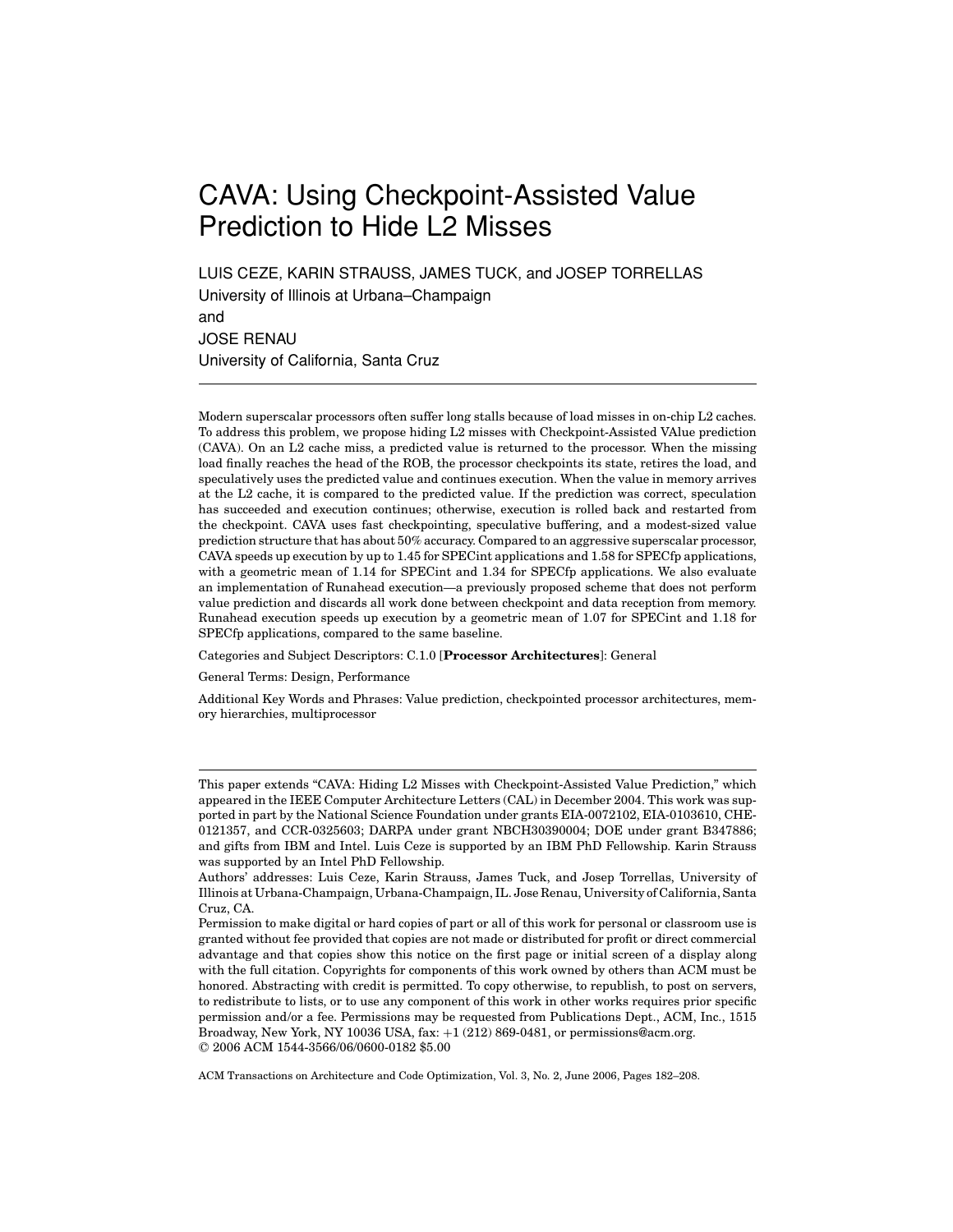## 1. INTRODUCTION

Load misses in on-chip L2 caches are a major cause of processor stall in modern superscalars. A missing load can take hundreds of cycles to be serviced from memory. Meanwhile, the processor keeps executing and retiring instructions. However, the missing load instruction eventually reaches the head of the Reorder Buffer (ROB), dependences clog the ROB, and the processor stalls.

Performance can be improved if processors find better ways to overlap L2 misses with useful computation and even with other L2 misses. Currently implemented techniques to address this problem include aggressive out-oforder execution to support more instructions in flight, hardware prefetching [e.g., Baer and Chen 1991; Cooksey 2002; Joseph and Grunwald 1997; Jouppi 1990], and software prefetching [e.g., Callahan et al. 1991; Luk and Mowry 1996]. Unfortunately, with out-of-order execution, significant further improvements can only come with high implementation costs. Moreover, while prefetching typically works well for scientific applications, it often has a hard time with irregular applications.

Past research has shown that it is possible to use history to successfully predict data values [Burtscher and Zorn 1999; Goeman et al. 2001; Lipasti et al. 1996; Sazeides and Smith 1997]. Load value prediction [Lipasti et al. 1996] has been used in the context of conventional superscalar processors to mitigate the effect of memory latency and bandwidth. In this case, however, a very long latency load (such as one that misses in the L2) will eventually wait at the head of the ROB, even if its value has been predicted using techniques, such as the one in Lipasti et al. [1996].

We address this problem by using a checkpoint to be able to speculatively retire the long latency load and unclog the ROB. This way, when a long latency load reaches the head of the ROB, the following happens: the processor state is checkpointed, a predicted value is provided to the missing load, the missing load is retired, and execution proceeds speculatively. When the processor is executing speculatively, the state produced has to be buffered. If the prediction is later determined to be correct, execution continues normally. Otherwise, execution is rolled back to the checkpoint. We call this idea Checkpoint-Assisted VAlue Prediction (CAVA).

Both processor checkpointing and speculative buffering mechanisms have been described elsewhere. For example, hardware-based checkpoint and fast rollback has been used in the context of branch speculation, recycling resources early [Martinez et al. 2002], aggressively increasing the number of in-flight instructions [Akkary et al. 2003; Cristal et al. 2004; Srinivasan et al. 2004], or prefetching data and training the branch predictors on an L2 miss [Mutlu et al. 2003]. Speculative state is buffered in the processor [Akkary et al. 2003; Cristal et al. 2004; Mutlu et al. 2003; Srinivasan et al. 2004] or in the cache [Martinez et al. 2002].

We describe several key design issues in CAVA systems, including multiprocessor aspects. Then, we present a microarchitectural implementation that is built around a *Ready Buffer (RDYB)* in the processor's load functional unit and an *Outstanding Prediction Buffer (OPB)* in the L2 MSHR. Our design includes

ACM Transactions on Architecture and Code Optimization, Vol. 3, No. 2, June 2006.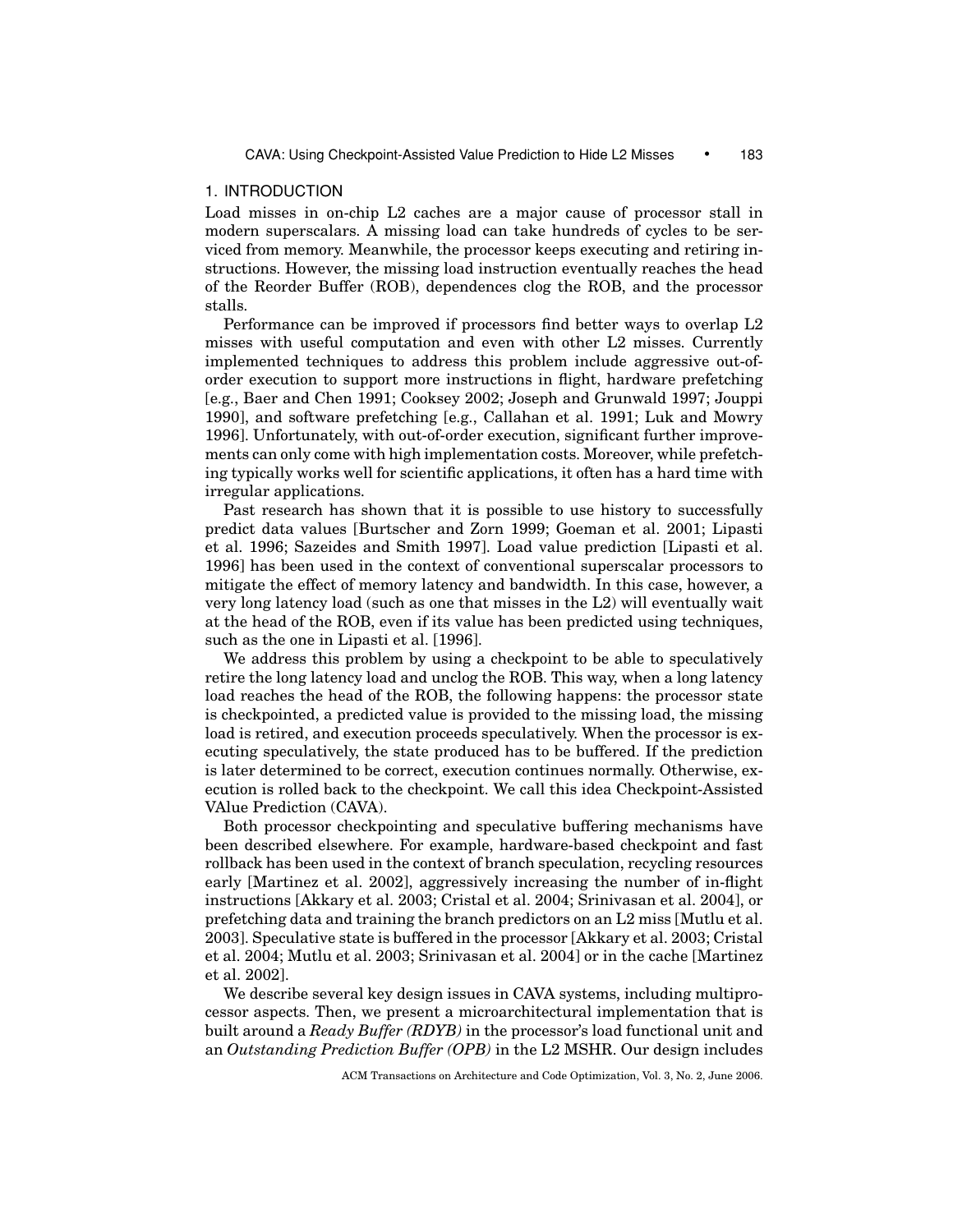a confidence estimator to minimize wasted work on rollbacks because of mispeculations. If the confidence on a new value prediction is low, the processor commits its current speculative state and then creates a new checkpoint before consuming the new prediction. In our evaluation, we perform an extensive characterization of the architectural behavior of CAVA, as well as a sensitivity analysis of different architectural parameters.

CAVA is related to Runahead execution [Mutlu et al. 2003] and the concurrently developed CLEAR scheme [Kirman et al. 2005]. Specifically, Runahead also uses checkpointing to allow processors to retire missing loads and continue execution. However, Runahead and CAVA differ in three major ways. First, in Runahead there is no prediction: the destination register of the missing load is marked with an invalid tag, which is propagated by dependent instructions. Second, in Runahead, when the data arrives from memory, execution is *always* rolled back; in CAVA, if the prediction is correct, execution is not rolled back. Finally, while Runahead buffers (potentially incomplete) speculative state in a processor structure called Runahead cache, CAVA buffers the whole speculative state in L1. We evaluate Runahead without and with value prediction.

Compared to CLEAR, our implementation of CAVA offers a simpler design. Specifically, the value prediction engine is located close to the L2 cache, off the critical path, and is trained only with L2 misses. In CLEAR, prediction and validation mechanisms are located inside the processor core. Moreover, to simplify the design, CAVA explicitly chooses to support only a single outstanding checkpoint at a time, and terminates the current speculative section when a low-confidence prediction is found. CLEAR supports multiple concurrent checkpoints, which requires storing several register checkpoints at a time, and separately recording in the speculative buffer the memory state of each checkpoint. Finally, we show how to support CAVA in multiprocessors, an area not considered by CLEAR. A longer discussion on how CAVA and CLEAR compare is presented in Section 7.

Our simulations show that, relative to an aggressive conventional superscalar baseline, CAVA speeds up execution by up to 1.45 for SPECint applications and 1.58 for SPECfp applications, with a geometric mean of 1.14 for SPECint and 1.34 for SPECfp. Compared to the same baseline, Runahead obtains geometric mean speedups of 1.07 and 1.18 in SPECint and SPECfp applications, respectively.

This paper is organized as follows: Section 2 presents background information. Section 3 describes design issues in CAVA. Section 4 presents our microarchitectural implementation. Section 5 presents our evaluation methodology. Section 6 evaluates our implementation and variations. Finally, Section 7 discusses related work.

## 2. BACKGROUND

#### 2.1 Miss Status Holding Registers (MSHRs)

Miss Status Holding Registers (MSHRs) [Kroft 1981] hold information about requests that miss in the cache. Typically, an MSHR is allocated when a miss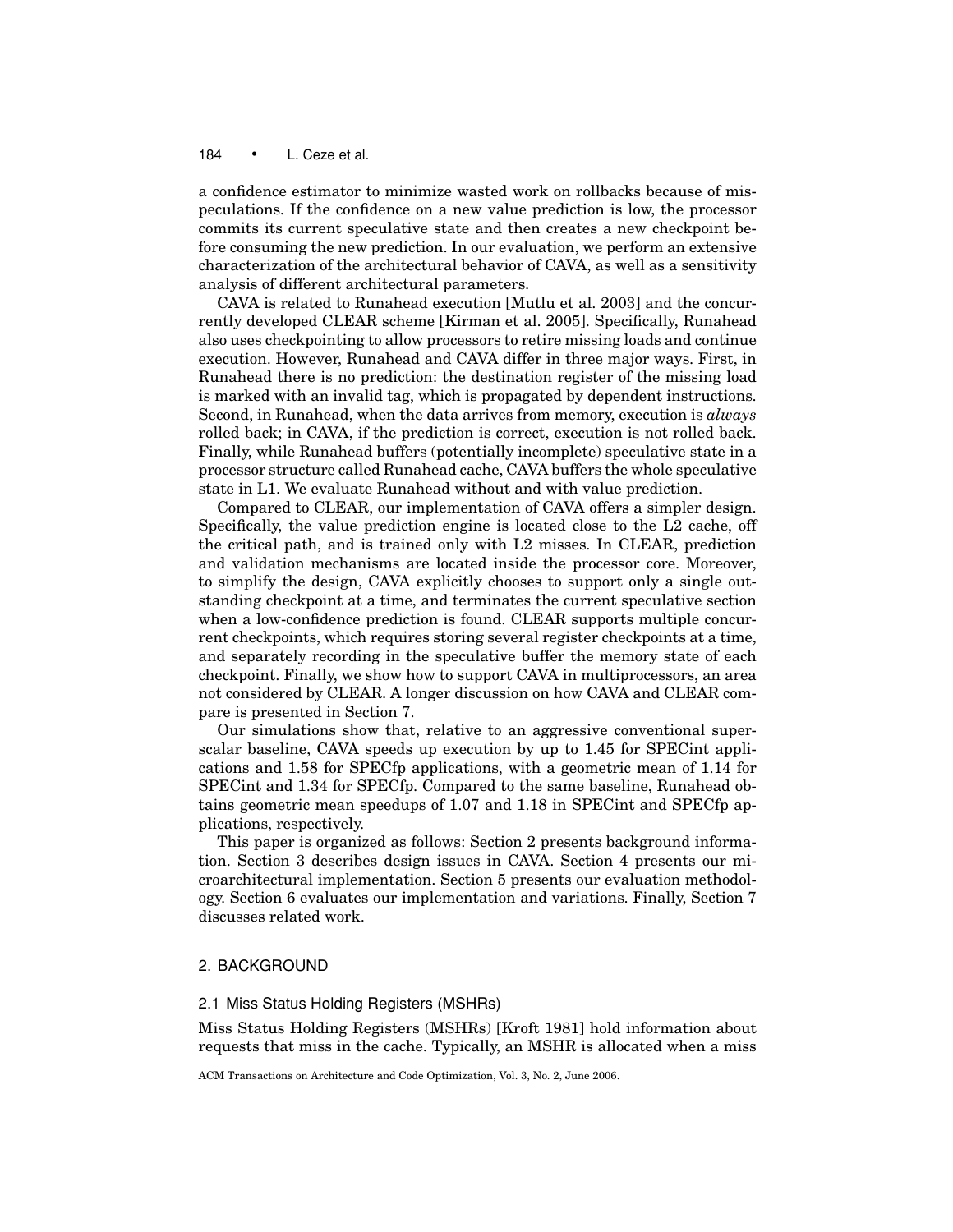occurs and is deallocated when the data is finally obtained. Multiple concurrent misses on the same line share the same MSHR—each of them uses a different subentry in the MSHR. However, only the first request is propagated down the memory hierarchy.

There are many possible organizations for MSHRs. In this paper, we use the Explicitly Addressed MSHR organization of Farkas and Jouppi [1994]. In such an organization, each subentry in the MSHR contains the explicit address of the word requested. This allows multiple outstanding misses to the same word address, each one allocating a new subentry.

## 2.2 Checkpointing and Buffering for Undo

Low-overhead, hardware-based register checkpointing is widely used in processors to support branch speculation. Recent work has used it to support speculative execution of long code sections (which overflow the ROB) in other environments. Examples of such work include early resource recycling [Martinez et al. 2002], data prefetching and branch prediction training through runahead execution [Mutlu et al. 2003], aggressive support for a large number of in-flight instructions [Akkary et al. 2003; Cristal et al. 2004; Srinivasan et al. 2004], or in Thread-Level Speculation (TLS) [Hammond et al. 1998; Krishnan and Torrellas 1999; Sohi et al. 1995; Steffan et al. 2000]. We will use such support in CAVA.

In these checkpointed architectures, where the processor can run speculatively for a long time, the speculative memory state generated by the processor has to be buffered. Such state can be buffered in the store queue [e.g., Akkary et al. 2003; Cristal et al. 2004; Srinivasan et al. 2004]. Alternatively, it can be stored in a dedicated speculative buffer [e.g., Mutlu et al. 2003] or in the L1 as long as the lines with speculative data are marked [e.g., Martinez et al. 2002]. Without loss of generality, in CAVA, we use the L1 cache. In this approach, when the speculative section commits, such marks are reset and the lines are allowed to remain in the cache; if the section is squashed, the lines with the mark are invalidated. While a line has the mark set, it cannot be displaced from the cache.

## 3. HIDING L2 MISSES WITH CHECKPOINT-ASSISTED VALUE PREDICTION

We propose Checkpoint-Assisted Value Prediction (CAVA) to hide long-latency L2 misses and minimize processor stalls due to load misses in on-chip L2 caches. Figure 1 illustrates the concept. Figure 1a shows the timeline of an L2 miss in a conventional processor. Figures 1b and 1c show the actions under CAVA. When an L2 load miss is detected, a prediction of the requested data's value is passed on to the CPU. When the missing load reaches the head of the ROB, the CPU checkpoints, uses the predicted value, and continues execution by speculatively retiring the load. Since the processor may execute for a long time before the data is received from memory, the processor can retire program state to both registers and L1 cache. When the data is finally received from memory, its value is compared to the prediction. If the prediction was correct (Figure 1b), the checkpoint is discarded and no action is taken. If the prediction was incorrect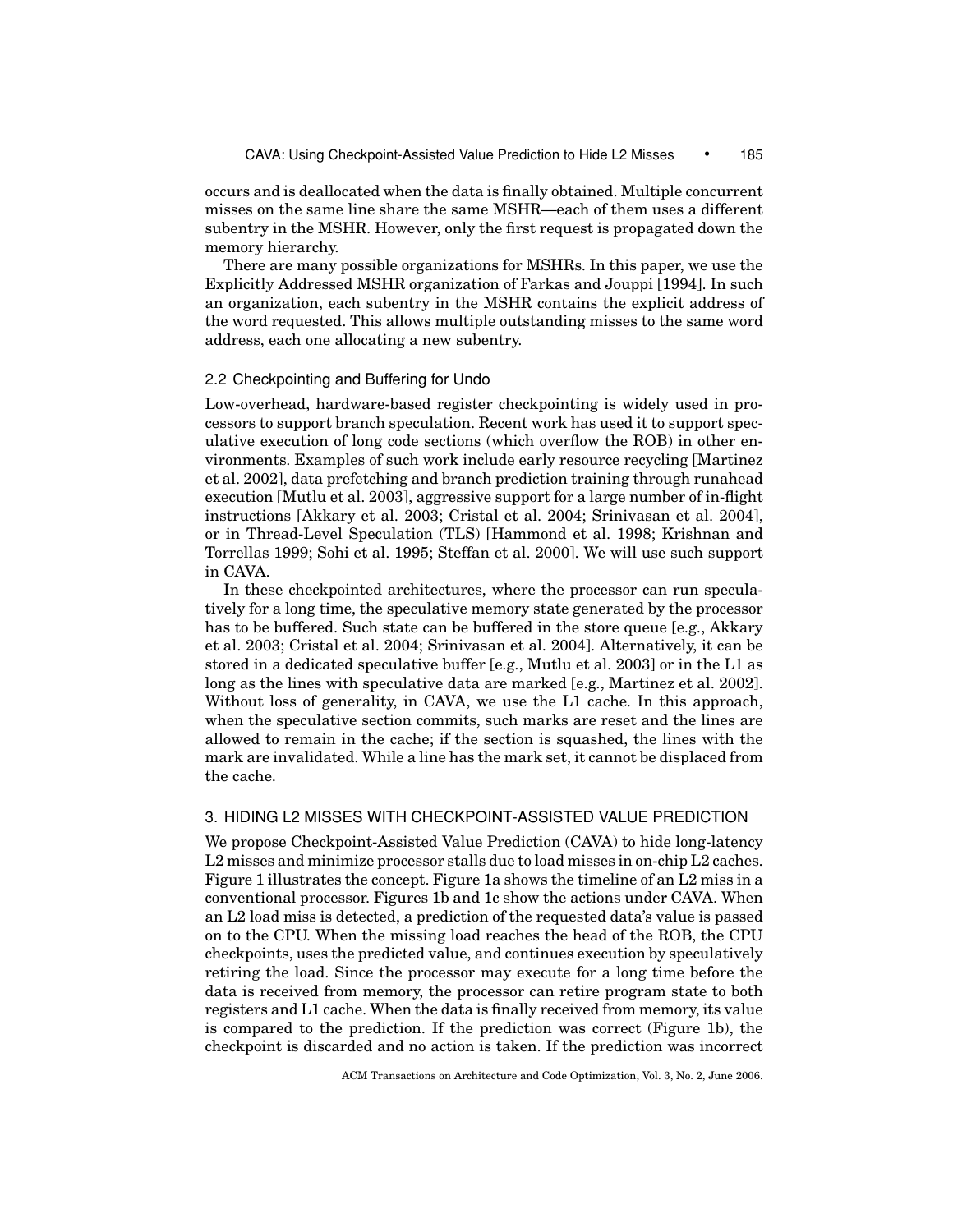

Fig. 1. Example of execution with conventional (a) and CAVA (b and c) support.

(Figure 1c), the register state is restored from the checkpoint and the cache lines generated since the checkpoint are discarded. This rolls back the processor to the state at the checkpoint. Execution resumes from there.

We need four components to support CAVA. A first module predicts the return value for each L2 load miss and passes it to the processor. It also keeps the predicted value for later comparison to the correct data coming from memory. We call this module Value Predictor and Comparator (VP&C). Second, we need support for fast register checkpointing. Third, we need an L1 cache that marks lines with speculative data, and prevents their displacement until the prediction is proved correct. Finally, when a prediction is incorrect, we need a rollback mechanism that restores the checkpoint and invalidates the speculative cache lines.

In this paper, we support the four components in hardware. We place the VP&C module close to the L2 cache controller, where it can easily observe L2 misses.

#### 3.1 Design Issues

Key design issues in a CAVA processor include where to place the value predictor, when to use the predicted value, when to checkpoint, the number of outstanding checkpoints, when to finish speculation, and how to correctly support it in multiprocessor systems.

3.1.1 *Where to Place the Value Predictor.* In CAVA, we predict the value of data for loads that miss in the L2 cache. Two possible locations for the value predictor are: the processor core and by the L2 cache controller. The first location is attractive because all memory requests are visible, regardless of their hit/miss outcome, and information such as program counter and branch history is readily available. On the other hand, the value predictor occupies precious real state in the core and may make it harder to design the processor for high frequency. If the value predictor is placed by the L2 cache controller, not all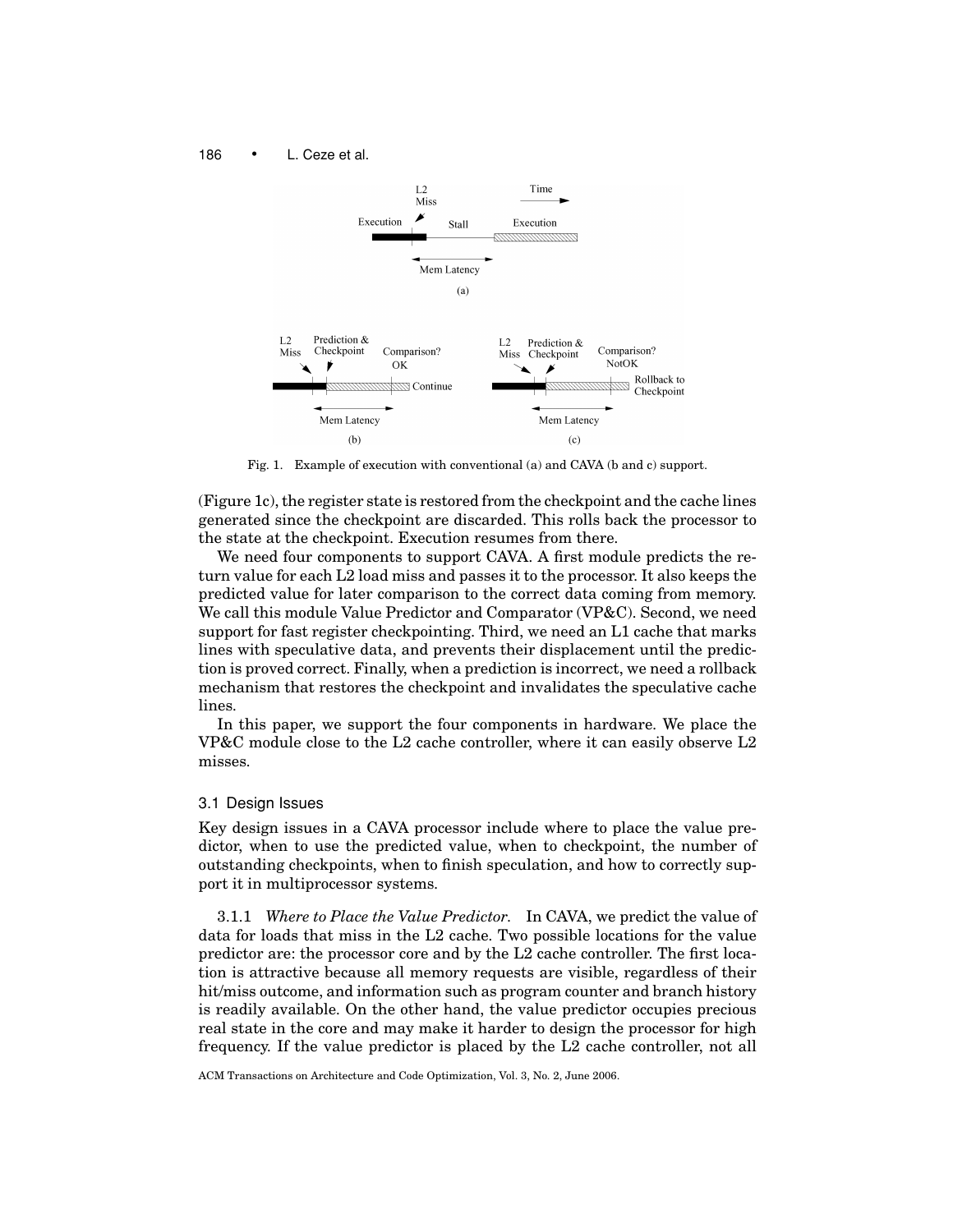memory requests and processor information are visible to it (see Section 6.3.1). However, it is a simpler overall design, as it removes the necessary storage and logic from time-critical core structures. For this reason, CAVA places the value predictor by the L2 cache controller.

Although we have placed the value predictor at the L2, we expose all L1 load misses to the L2 cache to see if they miss and need a prediction. This includes secondary misses in the L1, which are requests to L1 lines for which there is already a pending miss. For this reason, CAVA slightly modifies the L1 MSHR organization to send information about all secondary misses to the L2. This ensures that the value predictor can return predictions for all L2 load misses. Note, however, that the L2 only returns the line with the correct data to L1 once (Section 4.1.1). Overall, for the predictor CAVA uses, we find that the accuracy is higher when we train it with only L2 misses rather than with all processor accesses (Section 6.3.1).

3.1.2 *When to Use the Predicted Value.* A processor can use the predicted value as soon as it is available (Immediate use), or it can buffer it and consume it only when the missing load is at the head of the ROB and memory has not yet responded (Delayed use). Alternatively, it can use it only when both the load is at the ROB's head and the processor is stalled because the ROB is full.

While the third choice is unattractive because it is likely to have less potential, there are trade-offs between Immediate and Delayed use. Immediate use may enable faster execution and does not require buffering the predicted value in the processor. Moreover, as soon as a misprediction is detected, the VP&C module can trigger a rollback immediately, as the processor has surely consumed the incorrect prediction. A Delayed use has the opposite characteristics. In particular, every misprediction requires a check to see if the processor has actually consumed the incorrect value. However, it has the advantage that the VP&C module may be able to confirm or reject many predictions before they are actually used. This can reduce the number of potentially unnecessary checkpoints and, especially, the number of rollbacks. Consequently, CAVA uses the Delayed scheme. We estimate its benefits compared to the Immediate scheme in Section 6.3.3.

3.1.3 *When to Checkpoint.* There are two choices of when to checkpoint: at the missing load or at the first instruction that uses the predicted value. Strictly speaking, the checkpoint can be delayed until the first use. However, doing so complicates the design. For example, as the predicted value reaches the processor, the first use may be unknown or may be an instruction in a mispredicted branch path. Consequently, CAVA checkpoints at the load retirement. We expect little performance difference because the distance between load and use (typically only a few instructions, as shown in Section 6.3.4) is much smaller than the latency of an L2 miss (typically equivalent to hundreds of instructions).

3.1.4 *Number of Outstanding Checkpoints.* The issue of how many outstanding checkpoints to support at a time is one of performance versus complexity. Since several L2 misses may overlap in time, one approach is to start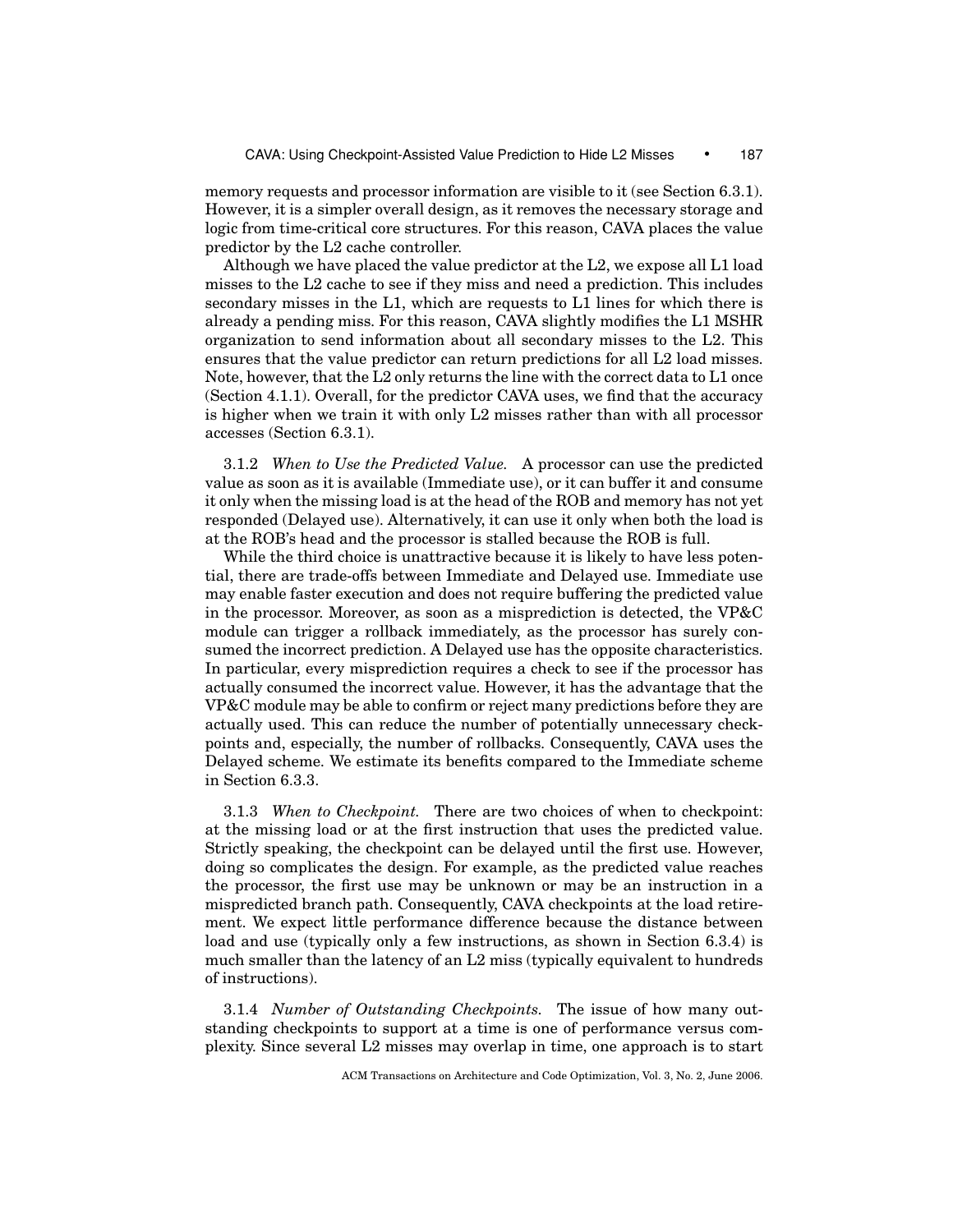a new checkpoint at each missing load. This would enable the processor to roll back only up to the first misprediction. However, multiple checkpoints increase hardware complexity, since the processor needs to keep several register checkpoints at a time and also record separately in the L1 cache the state generated after each checkpoint. Consequently, to simplify the hardware, CAVA supports only one checkpoint at a time. If several misses overlap, CAVA takes a checkpoint only at the first one and associates all misses with the one checkpoint. If any predicted value happens to be incorrect, CAVA rolls back to the checkpoint.

3.1.5 *When to Finish Speculation.* Speculation ends with a commit when the last outstanding memory response for a group of overlapping, correctly predicted misses arrives at the processor. Assuming an average prediction accuracy *a*, the probability of rolling back a checkpoint after consuming *n* predictions is  $P_{\text{rollback}} = 1 - a^n$ . Since *a* is significantly smaller than 1 (a little over 0.5), *Prollback* increases rapidly with *n*. Consequently, CAVA uses a confidence estimator to detect when a possible bad prediction is produced. When the processor is about to consume a low-confidence prediction, CAVA stops predicting values and treats misses conventionally, so that the current speculative section can eventually commit and decrease the chance of wasting work. A new speculative section may then be started. In practice, we observe that good predictions tend to cluster in time (Section 6.2).

There are three other cases where CAVA also stops value prediction and starts treating misses conventionally to speed up eventual commit. One is when the number of outstanding predictions reaches the limit that can be buffered in the hardware structure that records predicted requests. A second case is when the amount of speculative state stored in the L1 cache reaches a certain threshold—if the state were about to overflow, the program would need to stall in order to prevent polluting the lower level of the memory hierarchy with speculative data.<sup>1</sup> Finally, the third case is when the number of instructions retired speculatively since the most recent checkpoint reaches a certain threshold *Tchk*. At that point, we stop new predictions until after all current predictions are confirmed or rejected, and the current speculative execution is committed or rolled back. We do this to reduce the chances that a misprediction will wipe out a considerable amount of work.

3.1.6 *Multiprocessor Issues.* Supporting CAVA in a multiprocessor environment with a relaxed consistency model requires three special considerations: termination of speculation on fences, consistency of value predictions, and transferring speculative data across threads. We consider them in turn.

The first consideration is simple: when a thread reaches a fence, it has to stall until all its previous memory operations have completed. This includes outstanding loads for which a prediction has been used. Consequently, executing a fence effectively implies terminating the current speculative section. Codes with very frequent synchronization are less likely to benefit from CAVA.

<sup>&</sup>lt;sup>1</sup>In our experiments, we have observed that stall because of overflow almost never happens because speculative execution tends to be relatively short.

ACM Transactions on Architecture and Code Optimization, Vol. 3, No. 2, June 2006.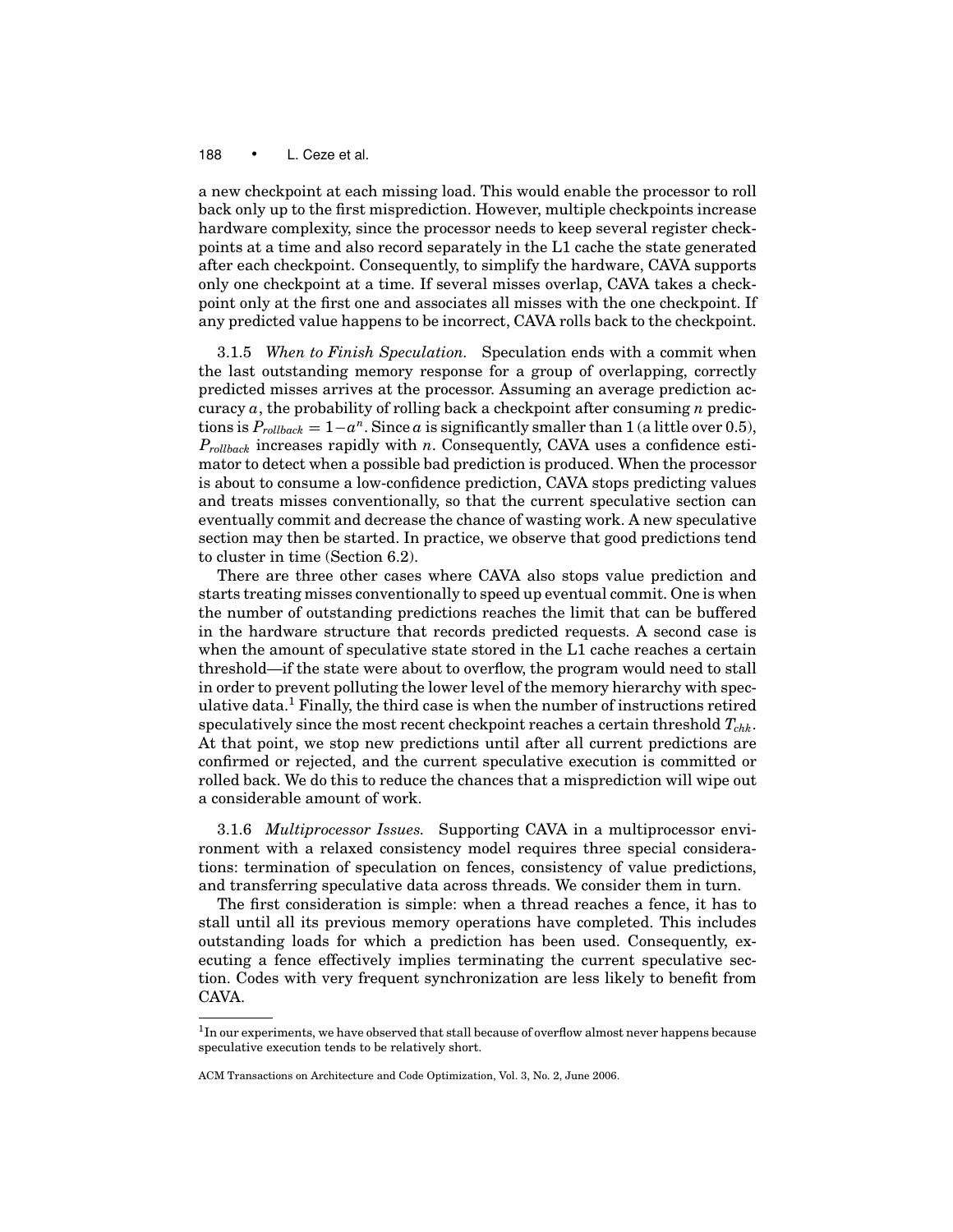The second issue was pointed out by Martin et al. [2001]: unless care is taken, an inconsistency may arise if, between the use of a value prediction and its confirmation, a second thread updates the corresponding location. To see the problem, we slightly change the example suggested by Martin et al. Consider a two-element array *A*[] and a pointer *P*. For each element of the array, a producer thread: (i) first initializes it and (ii) then sets *P* to point to it. Consider the time when the producer thread has just initialized  $A[0]$  and set P to point to it. A consumer thread reads *P*, misses in the cache, and predicts that it points to *A*[1]. With naive value prediction, it proceeds to access *A*[1] and reads an uninitialized value. Later, the producer thread initializes *A*[1] and sets *P* to point to it. After that, the cache miss by the consumer completes and finds that the prediction that it made (*P* pointing to *A*[1]) was correct. Unfortunately, the consumer does not realize that it read uninitialized data!

To eliminate this problem, CAVA uses a scheme that follows the guidelines in Martin et al. [2001]. Specifically, the hardware needs to determine if, between the use of a prediction on the contents of address *A*, and its confirmation, any other processor updated *A*. If another processor did, the hardware conservatively squashes and rolls back the speculative section.

To identify if another processor wrote to *A*, we use the cache coherence protocol. However, since the line that contains *A* may be evicted from the cache and might even have been retired already, we cannot rely on checking invalidations to the L1 cache or the load queue. Instead, CAVA adds a buffer that holds the addresses of cache lines for which at least one prediction has been consumed by the processor. This buffer snoops invalidations coming from the memory bus. If an invalidation is received for a line whose address is held in the buffer, the processor rolls back. The buffer is cleared at every rollback or checkpoint commit.

This buffer is unnecessary in traditional load value prediction schemes (without checkpointing). The reason is that the load instructions that used a predicted value would still be in flight in the processor and the load queue could be snooped. With CAVA, such instructions could already be retired.

The final issue is transferring speculative data from a thread to another one. If this were allowed, the receiver must become speculative and be ready to roll back if and when the supplier thread rolls back. To reduce complexity, our CAVA implementation does not allow the coherence protocol to provide speculative data to another cache.

## 4. IMPLEMENTATION

Based on the previous discussion, we outline CAVA's implementation. We first describe the microarchitectural structures and then the key operations.

## 4.1 Microarchitectural Structures

4.1.1 *Basic Buffers.* CAVA is built around two buffers: the *Outstanding Prediction Buffer (OPB)*, which extends the MSHRs of the L2 cache controller, and the *Ready Buffer (RDYB)*, which buffers the predictions inside the processor's load functional unit.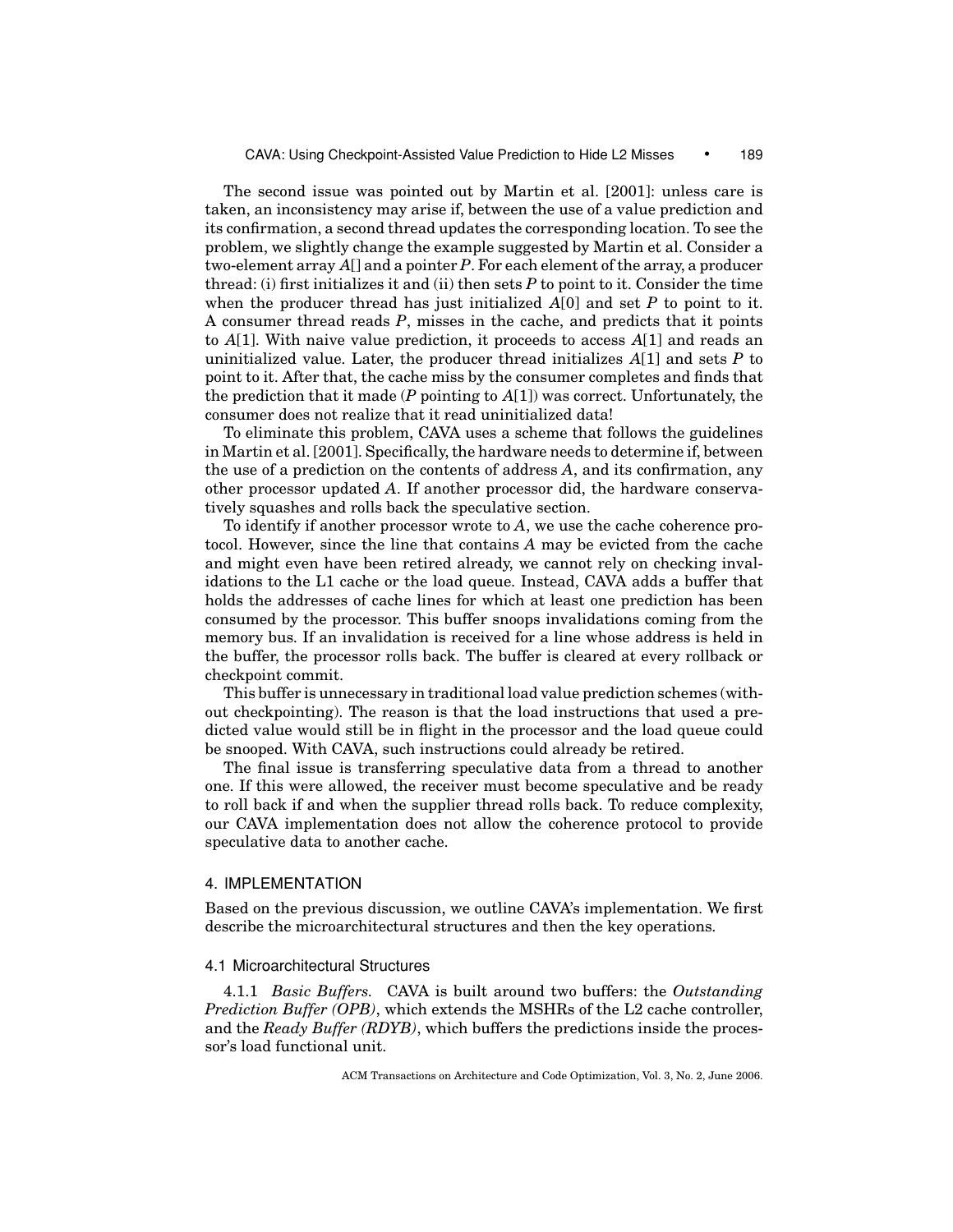

Fig. 2. Main microarchitectural structures in CAVA. In the figure, register refers to a physical register name.

In conventional processors, the L2 cache controller allocates an MSHR entry for every L2 miss, to keep a record of its pending status. In CAVA, the structure (now called OPB) also obtains a predicted data value for the load from a value predictor, sends the prediction to the processor, and stores it locally. Note that predictions are made at the granularity requested by the processor (e.g., word, byte, etc).<sup>2</sup> When the requested cache line arrives from memory, the OPB compares the line's data against all the predictions made for words of the line. The OPB deallocates the corresponding entry and forwards the line upstream to the L1, including in the message a *confirmation* or *rejection* tag for each of the predictions made. These tags and data will eventually reach the processor.

Figure 2c shows the OPB structure. As a reference, Figure 2b shows the MSHR in the L1 cache, whose structure is unmodified. For both the L1's MSHR and L2's OPB, we use an Explicitly Addressed organization [Farkas and Jouppi 1994] (Section 2.1). The control logic of the L1's MSHR is changed slightly, so that secondary misses in L1 are propagated to the L2 (Section 3.1.1).

A conventional MSHR in L2 only keeps line address information. The OPB extends it with additional information for several predicted words in that line. For each such word, the OPB contains the word offset, the destination register, and the predicted value sent to the processor.

 ${}^{2}$ For simplicity, we use the term word to refer to any fine-granularity data size.

ACM Transactions on Architecture and Code Optimization, Vol. 3, No. 2, June 2006.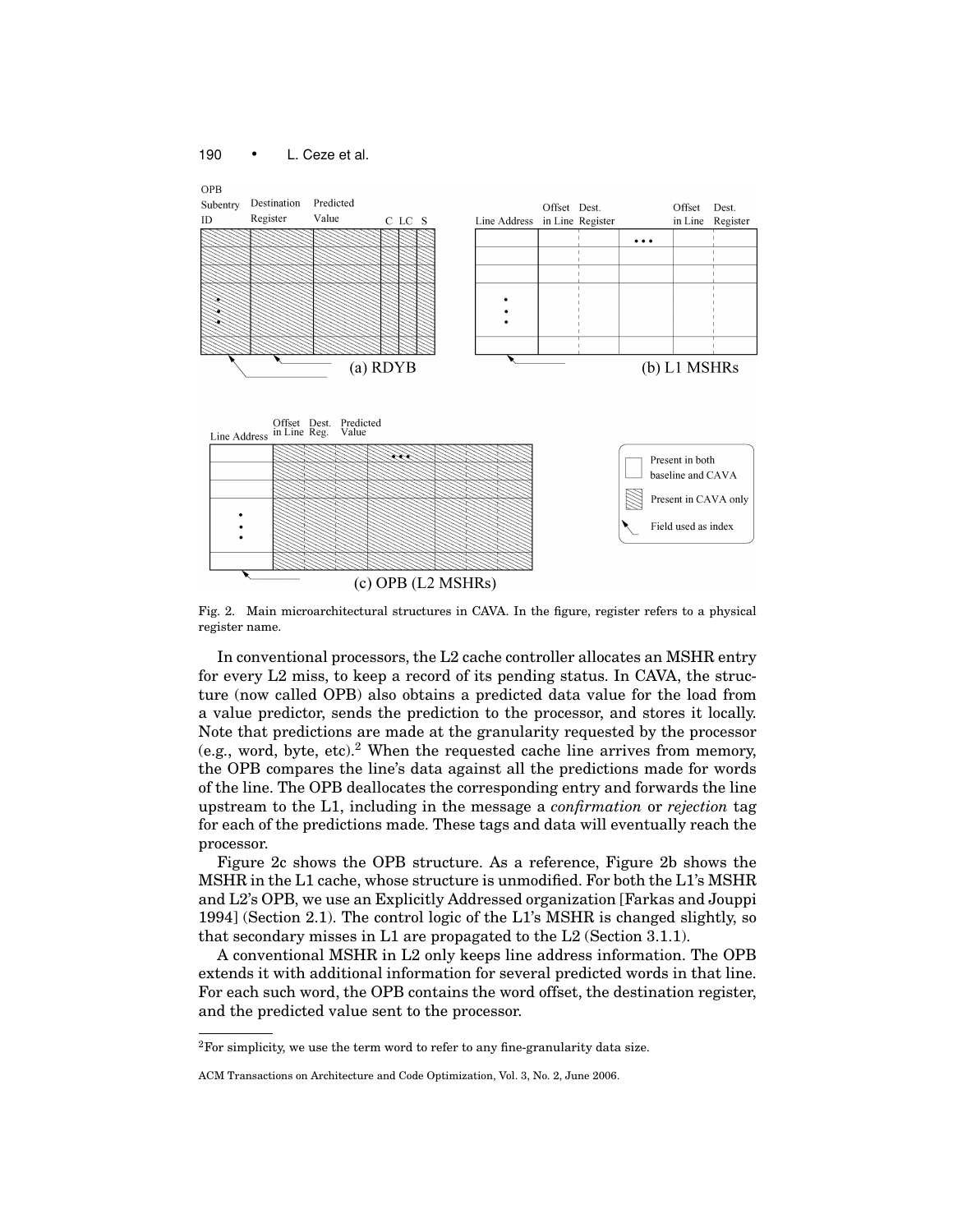On the processor side, the purpose of the RDYB is to temporarily buffer the value predictions forwarded by the OPB until they are confirmed or rejected. A new RDYB entry is allocated when a prediction is received; the entry is deallocated when the processor finally receives the value from memory with a confirmation or rejection tag.

Figure 2a shows the RDYB structure. The first field (*OPB Subentry ID*) contains an ID sent by the OPB together with the data value prediction at the time the RDYB entry is allocated. It identifies the location in the OPB that holds the prediction. When the OPB sends the final data to the processor with a confirmation or rejection tag, it includes the OPB Subentry ID. This is used to index the RDYB—the physical register number cannot be used because the register may have been recycled and reused (by the time the prediction confirmation/rejection comes back from memory, the load may have already retired). The second field (destination register) is checked by missing loads right before they retire, in order to obtain the predicted data (third field), which is then copied to the load's destination register. At that point the register is guaranteed not to have been recycled, since the load is still in the ROB.

From this discussion, we see that the RDYB is indexable by both the OPB Subentry ID and the physical register number. This can be accomplished without unreasonable hardware cost given that the RDYB is not a time-critical structure. Since it is typically accessed by L2-missing loads right before they retire, and by confirmation/rejection messages coming from memory, the RDYB can afford to have a multicycle access time.

In addition to a valid bit, the RDYB also stores three additional bits: Consumed (C), LowConfidence (LC), and Stale (S). The Consumed bit is set when the entry is consumed. The LowConfidence bit is set when the value prediction received from the OPB is of low confidence. The Stale bit is set for entries that are still allocated when the processor is rolled back. The reason is that a RDYB entry is only deallocated on reception of a value prediction confirmation or rejection message, while a rollback can occur before some entries receive such a message. When an entry with a Stale bit set finally receives the confirmation or rejection message, it is silently deallocated.

4.1.2 *Value Predictor.* The L2 controller contains a Value Prediction module that is closely associated with the OPB and trained only with L2 cache misses. When an L2 miss occurs, the value predictor predicts the value of the requested word. The value is stored in one of the OPB Subentries (Figure 2c) and returned to the processor, together with a high or low confidence code. The processor allocates a RDYB entry to store the prediction and associated information.

CAVA uses a hierarchical value predictor, which contains a global and a local value predictor, along with a selector. The value predictor also has a confidence estimator that estimates the confidence in each prediction. The structure of the value predictor, selector, and confidence estimator is discussed in Section 5. The L1 acts as a filter to reduce the pressure of updates on the value predictor.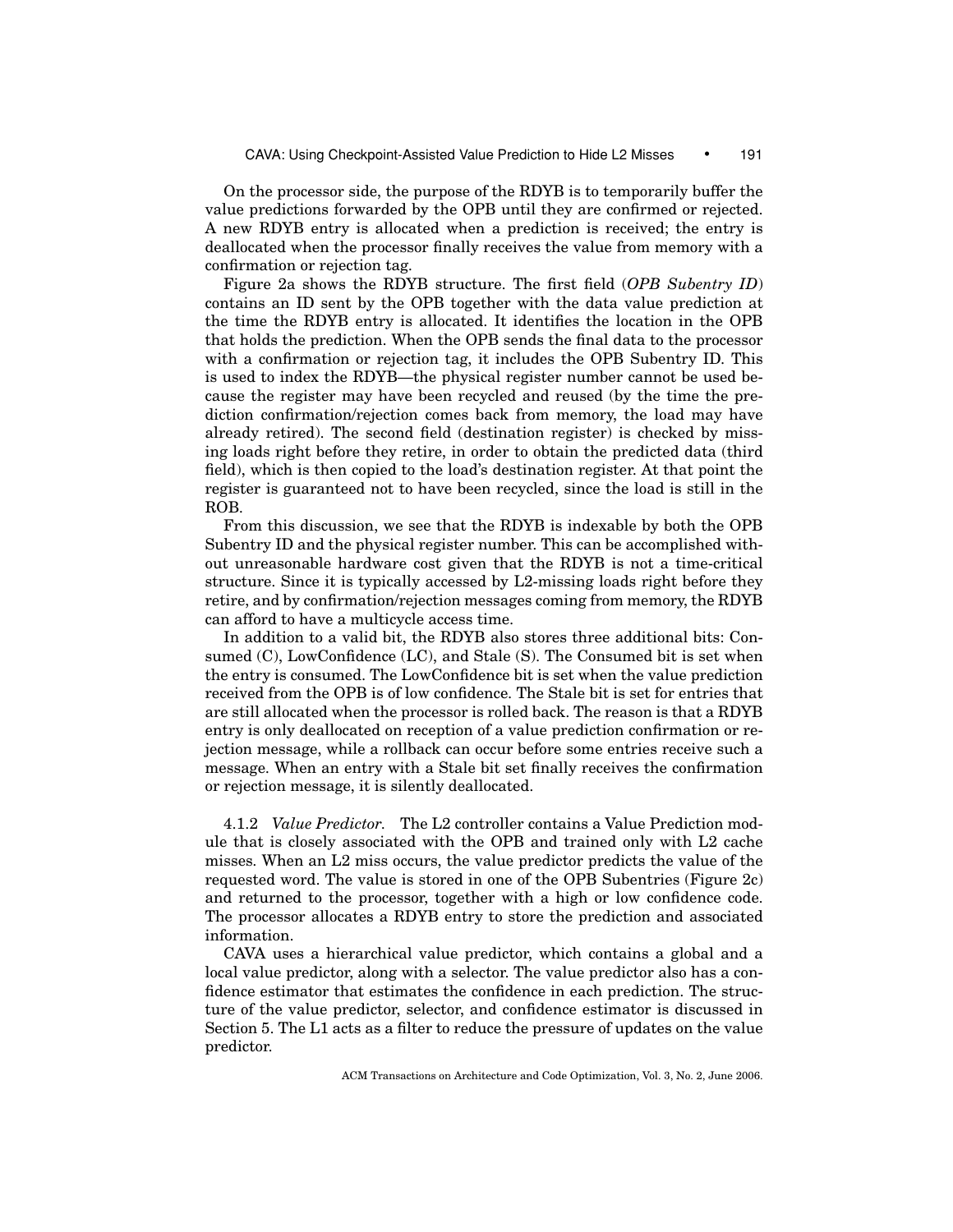

Fig. 3. Overall microarchitectural support in CAVA.

4.1.3 *Additional Processor Support.* In addition to the RDYB and the hardware-based register checkpointing of Section 2.2, a CAVA processor needs three small modifications. The first one is a Status Register (Figure 3), which indicates if the processor is currently running speculatively (*Chk-Low* or *Chk-High* mode, depending on the prediction confidence) or not (*Non-Chk* mode). The Status Register is used to decide whether a checkpoint is needed when a retiring load consumes a predicted value.

The second modification involves passing some bits of the PC and branch history from the processor to the value predictor in the L2 controller. The value predictor we choose (Section 5) requires these bits.

The third modification is the *Predicted Line Address Buffer (PLAB)*. It holds the addresses of cache lines for which at least one prediction has been consumed by the processor during the current checkpointed run. As indicated in Section 3.1.6, this buffer ensures prediction consistency under multiprocessing.

4.1.4 *Additional Cache Hierarchy Support.* As indicated in Section 2.2, the L1 cache is modified to also buffer memory state generated by the processor as it runs speculatively following a checkpoint. If the speculative section succeeds, such state is merged with the architectural state of the program; otherwise, it is discarded.

More specifically, when the processor speculatively updates a location, the corresponding cache line in L1 is updated and marked with a *Speculative (S)* bit in the tag (Figure 3). If the line was dirty before the update, the line is written back to memory before accepting the update and setting the S bit. In any case, the speculatively updated cache line cannot be displaced from L1.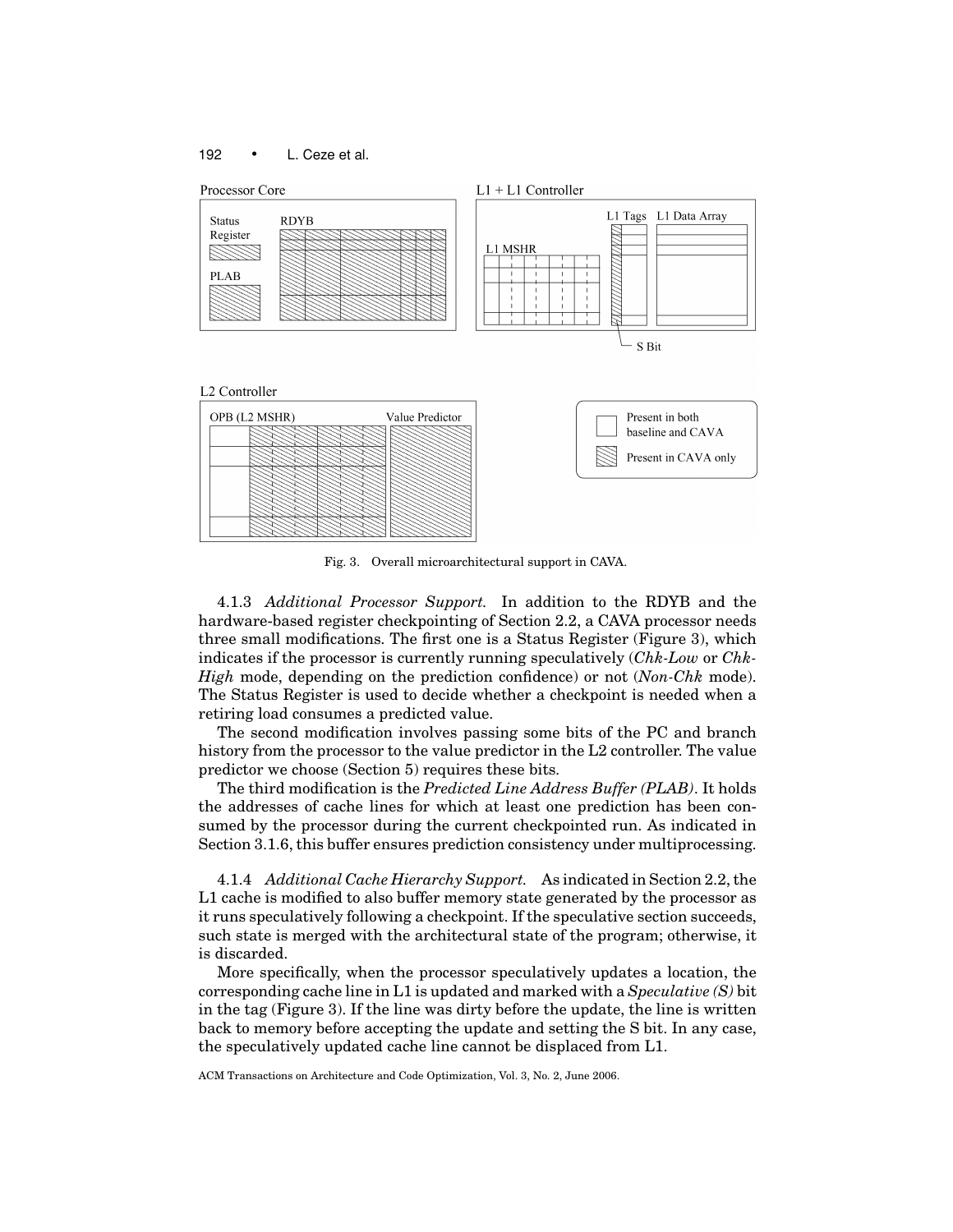

CAVA: Using Checkpoint-Assisted Value Prediction to Hide L2 Misses • 193

Fig. 4. Messaging between processor and caches in CAVA.

When all value predictions are confirmed and the processor transitions to Non-Chk mode, the cache commits all the speculative lines by gang-clearing the S bits. The lines can now be displaced to L2 and main memory on demand. Instead, if a prediction fails and the processor needs to roll back to the previous checkpoint, all the lines with a set S bit get their Valid and S bits gang-cleared. These gang operations have been described elsewhere [Hammond et al. 1998; Martinez et al. 2002]. They are typically done with a hardware signal and can take several cycles, as they occur infrequently.

It is possible that, as the processor executes speculatively, the L1 runs out of space for speculative lines. In this case, the L1 signals the processor, which stalls until either it rolls back due to a misprediction or it terminates speculative execution because of confirmation of all outstanding predictions. In our simulations, this stall only occurs very rarely.

#### 4.2 Detailed Operation

To understand the operation of CAVA, we overview a few aspects: communication between processor and caches, entering and committing a speculative section, and handling branch mispredictions and load replays.

4.2.1 *Communication between Processor and Caches.* Figure 4 shows the messages exchanged between processor and caches. When a load misses in L1 (message 1), the request is forwarded to L2 (message 2), including the finegrain address and the destination register number. The relevant case is when the load also misses in L2. If the load is for a line already in the L2's OPB, the OPB simply uses a free OPB Subentry in the existing entry. Otherwise, a new OPB entry is allocated and the line is requested from memory (message 3). In either case, a prediction is returned to the processor, together with the register number, OPB Subentry ID, and level of confidence (high or low) in the prediction (message 4). At the processor, the prediction is stored in a newly allocated RDYB entry and, if appropriate, the LowConfidence bit is set. When the missing load finally reaches the head of the ROB, if the destination register has not yet received the data from memory, the processor checkpoints (unless it is already speculating), consumes the value in the RDYB entry and sets the Consumed bit. The load then retires.

When the requested line arrives from memory (message 5), the OPB forwards the line to L1 (message 6). For each prediction made on the line's words,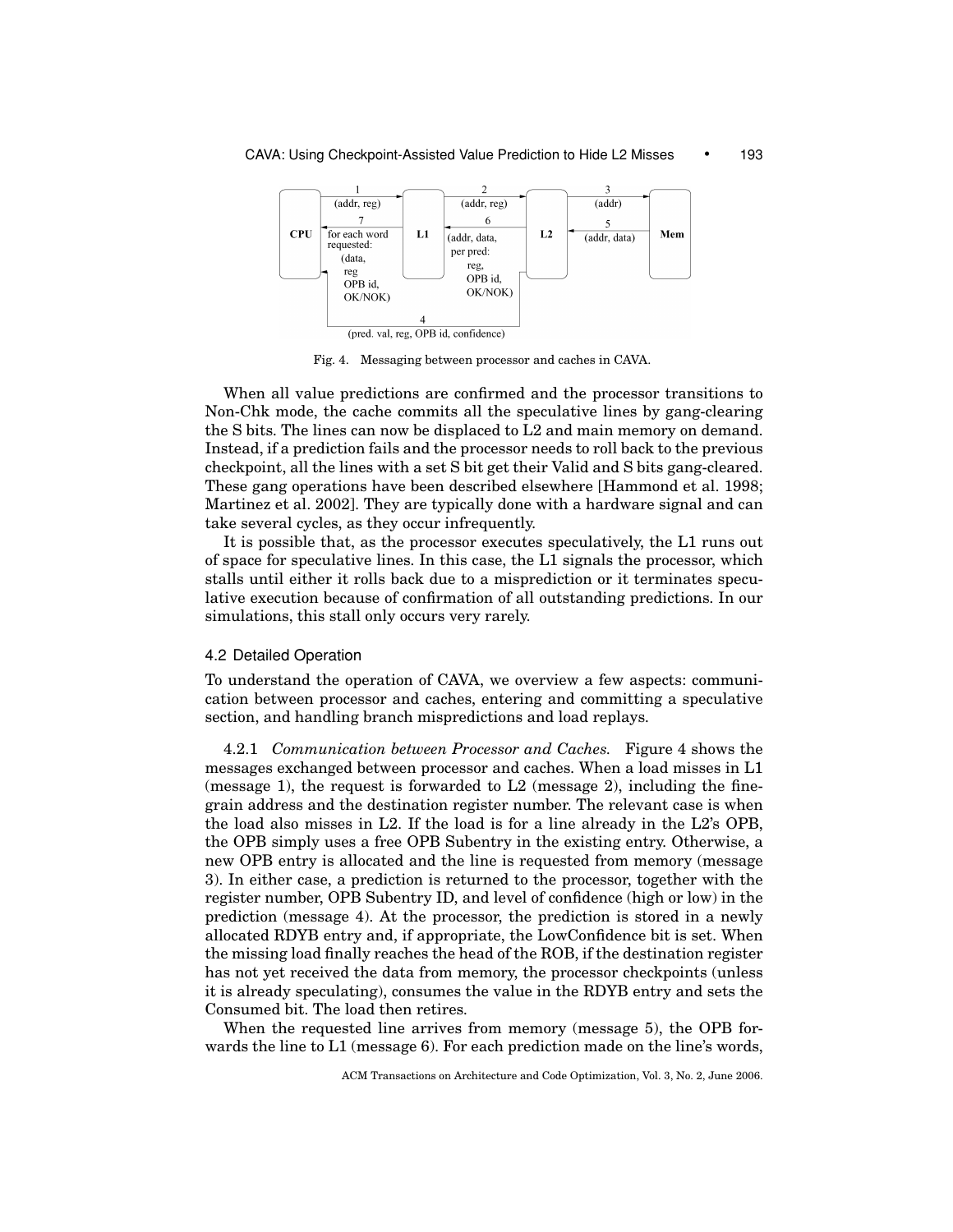the message includes: a confirmation/rejection tag (OK/NOK in Figure 4), the destination register, and the OPB Subentry ID. As the L1 sends each of the requested words to the processor separately (messages 7), it also includes the confirmation/rejection tag, destination register, and OPB Subentry ID.

Every time the processor receives one of these messages, it finds the corresponding RDYB entry. If the Consumed bit is clear, the incoming data is sent to the destination register. If the Consumed bit is set and the message contains a rejection tag, the hardware sets the Stale bit of all the valid RDYB entries, and the processor initiates a rollback. If either the Consumed bit is set and the message contains a confirmation flag, or the Stale bit is set (the load was canceled in a rollback), no action is taken. In all cases, the corresponding RDYB entry is deallocated.

Note that, after a rollback, the OPB continues to send messages with rejection or confirmation tags that reach the processor. As a message matches its RDYB entry, it finds the Stale bit set and, therefore, the RDYB entry is simply deallocated.

4.2.2 *Entering and Committing a Speculative Section.* As indicated in Section 4.2.1, a processor may enter a speculative section when a load waiting for memory reaches the head of the ROB and finds a valid RDYB entry for its destination register. At this point, three cases are possible. First, if the processor is in Non-Chk mode, it performs the checkpoint, consumes the prediction, and enters a speculative section. The execution mode becomes Chk-Low or Chk-High depending on the LowConfidence bit in the RDYB entry.

Second, if the processor is in Chk-High mode and the LowConfidence bit in the RDYB entry is set, the processor waits until all the pending predictions are confirmed and the current speculative section commits. It then, performs a new checkpoint, consumes the prediction, and starts a new speculative section in Chk-Low mode.

Finally, in all other cases, the processor simply consumes the prediction and remains in the speculative mode it used to be.

On the other hand, a speculative section commits only when the last non-Stale RDYB entry is deallocated. At that point, a hardware signal triggers the changes discussed above on the L1 cache and Status Register. This condition can occur naturally. Alternatively, the processor can gently enable it to occur sooner by stopping the prediction of values for new misses and treating them conventionally. The processor may choose to do this for the reasons discussed in Section 3.1.5.

4.2.3 *Branch Mispredictions and Load Replays.* In conventional processors, there are cases when the processor issues loads to the cache hierarchy that will not commit. Examples are loads that follow the wrong path of a branch, or loads that need to be replayed to satisfy the memory consistency model or other conditions.

Under CAVA, it is possible that some of these loads miss in L2 and the OPB provides predictions, therefore allocating RDYB entries. However, correctness is not compromised. In conventional processors, when a load is squashed (e.g.,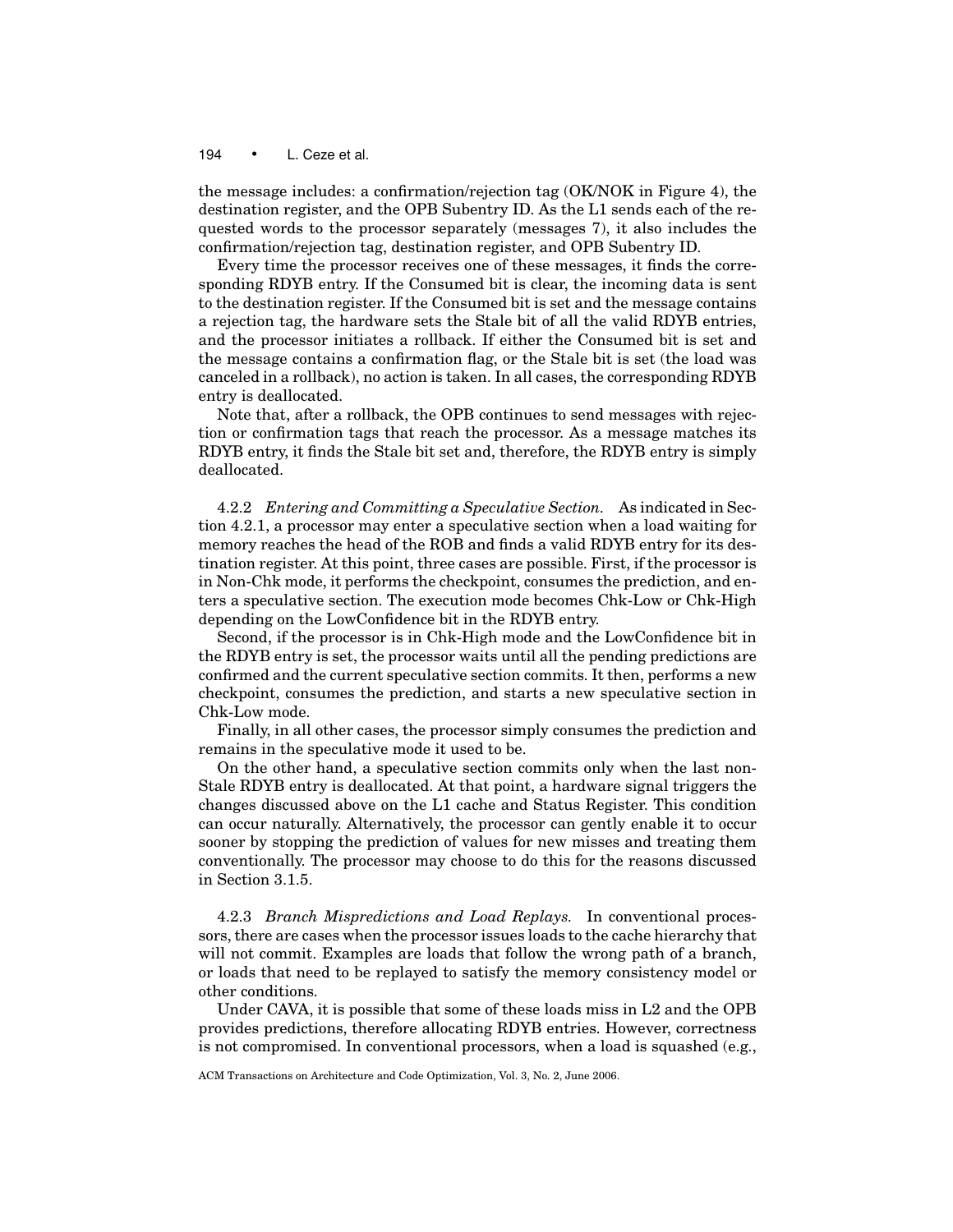| Processor                                |                                 |                   |                               |                                   |  |  |  |  |
|------------------------------------------|---------------------------------|-------------------|-------------------------------|-----------------------------------|--|--|--|--|
| Frequency: 5.0 GHz                       |                                 |                   | Fetch/issue/comm width: 6/4/4 |                                   |  |  |  |  |
| Branch penalty: 13 cyc (min)             |                                 |                   | I-window/ROB size: 60/152     |                                   |  |  |  |  |
| RAS: 32 entries                          |                                 |                   | Int/FP registers: $104/80$    |                                   |  |  |  |  |
| BTB: 2 K entries, 2-way assoc.           |                                 |                   | LdSt/Int/FP units: $2/3/2$    |                                   |  |  |  |  |
| Branch predictor (spec. update):         |                                 |                   |                               | Ld/St queue entries: $54/46$      |  |  |  |  |
|                                          | bimodal size: 16 K entries      |                   |                               | Checkpoint ovhd(hidden): 5 cycles |  |  |  |  |
|                                          | gshare-11 size: 16 K entries    |                   |                               | Rollback ovhd: 11 cycles          |  |  |  |  |
| Cache                                    | $L_{L1}$                        | $D-I.1$           | L <sub>2</sub>                | Memory Sys.                       |  |  |  |  |
| Size:                                    | 16 KB                           | 16 KB             | 1 MB                          | Hardware Prefetcher:              |  |  |  |  |
| RT:                                      | 2 cyc                           | 2 cyc             | 10 <sub>cyc</sub>             | 16-stream stride prefetcher       |  |  |  |  |
| Assoc:                                   | $2$ -way                        | $4$ -way          | 8-way                         | hit delay: 8 cycles               |  |  |  |  |
|                                          | Line size: 64 B<br>64 B<br>64 B |                   |                               | buffer size: 16 KB                |  |  |  |  |
| Ports:                                   | 1                               | $\mathcal{D}_{1}$ | 1                             | Memory: DDR-2                     |  |  |  |  |
|                                          |                                 |                   | FSB frequency: 533 MHz        |                                   |  |  |  |  |
| D-L1 and L2 MSHR: 128 entries each       |                                 |                   | FSB width: 128 bit            |                                   |  |  |  |  |
|                                          |                                 |                   | DRAM bandwidth: 8.528 GB/s    |                                   |  |  |  |  |
|                                          |                                 |                   | RT: 98ns                      |                                   |  |  |  |  |
|                                          |                                 |                   | (approx. 490 processor cyc)   |                                   |  |  |  |  |
| <b>CAVA</b> Specific                     |                                 |                   |                               |                                   |  |  |  |  |
| RDYB: 128 entries                        |                                 |                   |                               |                                   |  |  |  |  |
| OPB: 128 entries with 4 subentries each  |                                 |                   |                               |                                   |  |  |  |  |
| Val. pred. table size: 2048 entries      |                                 |                   |                               |                                   |  |  |  |  |
| Max. inst. ret. spec. $(T_{chb})$ : 3000 |                                 |                   |                               |                                   |  |  |  |  |

Table I. Architecture Modeled*<sup>a</sup>*

*<sup>a</sup>*In the table, RAS, FSB and RT, stand for Return Address Stack, Front-Side Bus, and minimum Round-Trip time from the processor, respectively. Cycle counts refer to processor cycles.

on a branch misprediction), the hardware voids the load's load queue entry. In CAVA, this process involves marking the load's RDYB entry as Stale so that, when the correct data arrives from memory, it is not forwarded to the register.

#### 5. EXPERIMENTAL SETUP

We evaluate CAVA using execution-driven simulations with a detailed model of a state-of-the art processor and memory subsystem. Because of limited space in this paper, we only evaluate a uniprocessor system; we leave the evaluation of multiprocessor issues for future work. The processor modeled is a four-issue dynamic superscalar with two levels of on-chip caches. Other parameters are shown in Table I. We set  $T_{chk}$  to a value that experimentally appears to work well.

We compare six different architectures: a plain superscalar (*Base*), CAVA with a realistic value predictor (*CAVA*), CAVA with a 100% accurate value predictor (*CAVA Perf VP*), Runahead modified by storing the speculative state in the L1 cache rather than in the Runahead cache [Mutlu et al. 2003] (*Runahead/C*), Runahead/C that uses predicted values for missing loads rather than marking their destination register as invalid (*Runahead/C w/VP*), and Base with a perfect L2 cache that always hits (*Perf Mem*).

In our model of Runahead, we store the speculative state in L1 rather in the original Runahead cache [Mutlu et al. 2003]. We do so to make the comparison to CAVA more appropriate. Note that we also use different architectural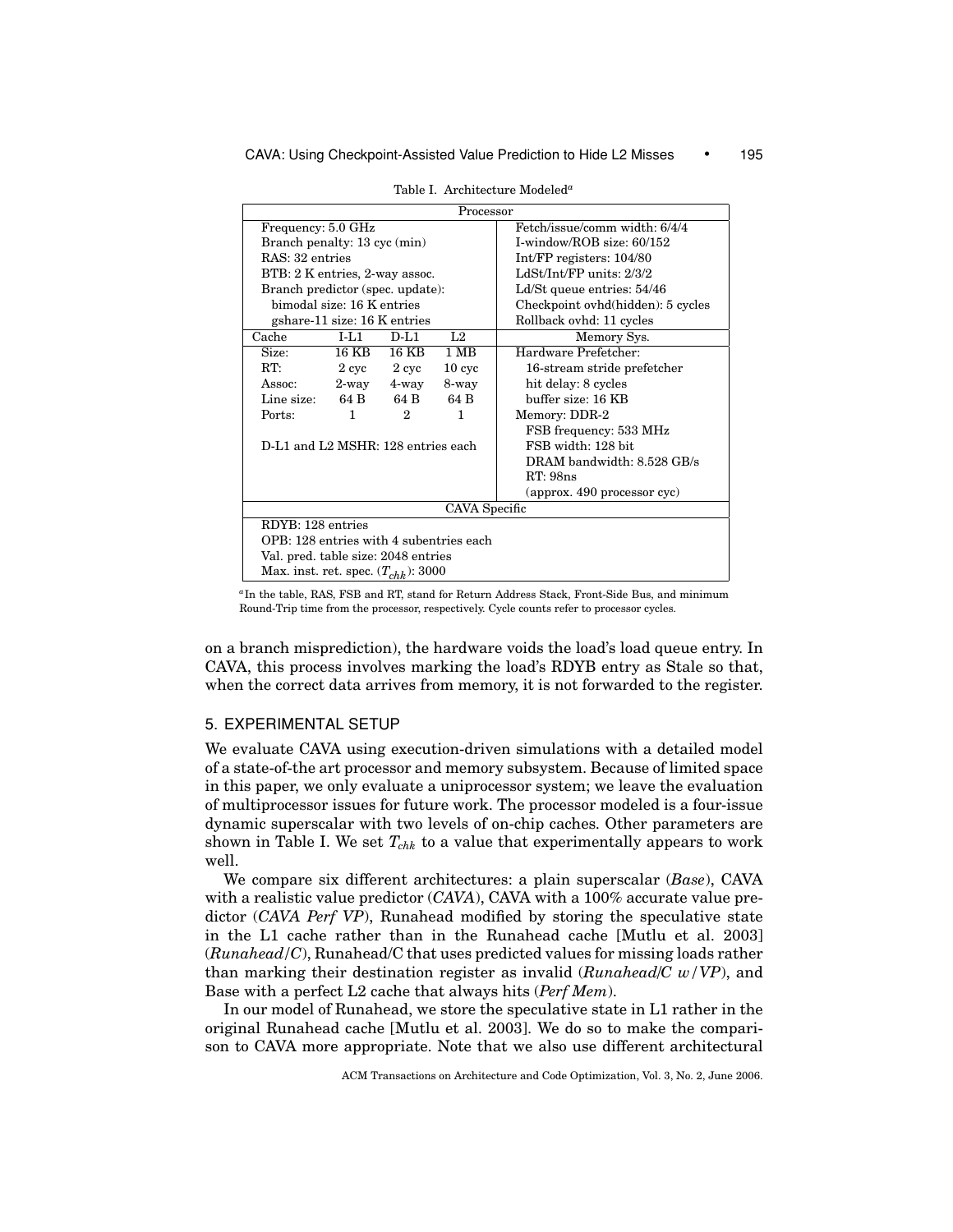parameters: a four-issue processor and a 1 MB L2, rather than the three-issue processor and 512 KB L2 used in Mutlu et al. [2003]. Moreover, we use different applications. However, our results for *Runahead/C* are in line with those in Mutlu et al. [2003]: the mean speedup for the six (unspecified) SPECint applications reported in Mutlu et al. [2003] is 1.12, while the mean speedup of Runahead/C for our six top-performing SPECint applications is 1.11.

All architectures including *Base* use an *aggressive 16-stream stride prefetcher*. This prefetcher is similar to the one in Palacharla and Kessler [1994], with support for 16 streams and nonunit stride. The prefetcher brings data into a buffer that sits between the L2 and main memory.

Our value predictor is composed of a single-entry global last value predictor, and a last-value predictor indexed by the PC hashed with some branch history bits. A two-bit saturating counter selector predicts, based on the PC, which prediction to take. In addition, we have a confidence estimator to estimate the confidence degree of the prediction. The confidence estimator is a two-bit saturating counter indexed by the PC. The last-value predictor, the selector, and the confidence estimator use 2048-entry tables. As shown in Section 6.3.1, we choose this configuration because it gives high accuracy for a reasonable area.

Overall, CAVA requires modest additional storage: approximately 7 Kbits for the RDYB, 4 Kbits for the confidence estimator, 24 Kbits for the OPB, and 68 Kbits for the value predictor, for a total of 103 Kbits. All structures except the RDYB are placed outside the processor core.

For the evaluation, we use most of the SPECint and some SPECfp applications. These codes are compiled into MIPS binaries using gcc 3.4 with -O3. The only SPECint application missing is *eon*, which we do not support because it is written in C++. Some SPECfp applications are not used because they are written in Fortran 90 (which our compiler cannot handle) or use system calls unsupported by our simulator. We run the codes with the *ref* input set. We first skip the initialization, as signaled by semantic markers that we insert in the code. The initialization corresponds to 10 million to 4.8 billion instructions, depending on the application. We then graduate at least 600 million correct instructions.

#### 6. EVALUATION

#### 6.1 Overall Performance

Figure 5 shows the speedups of the different architectures described in Section 5 over *Base*. If we compare *CAVA* to *Base*, we see that CAVA delivers an average speedup of 1.14 for SPECint applications and 1.34 for SPECfp. In addition, no application is slowed down by CAVA.

Comparing *CAVA* and *CAVA Perf VP*, we see that the performance of CAVA can be significantly improved with better value prediction. However, even with perfect value prediction (*CAVA Perf VP*), the performance is still far off from the case of a perfect L2 cache (*Perf Mem*). The reason is that *Perf Mem* does not suffer from off-chip memory latency since it never misses in the L2 cache and it never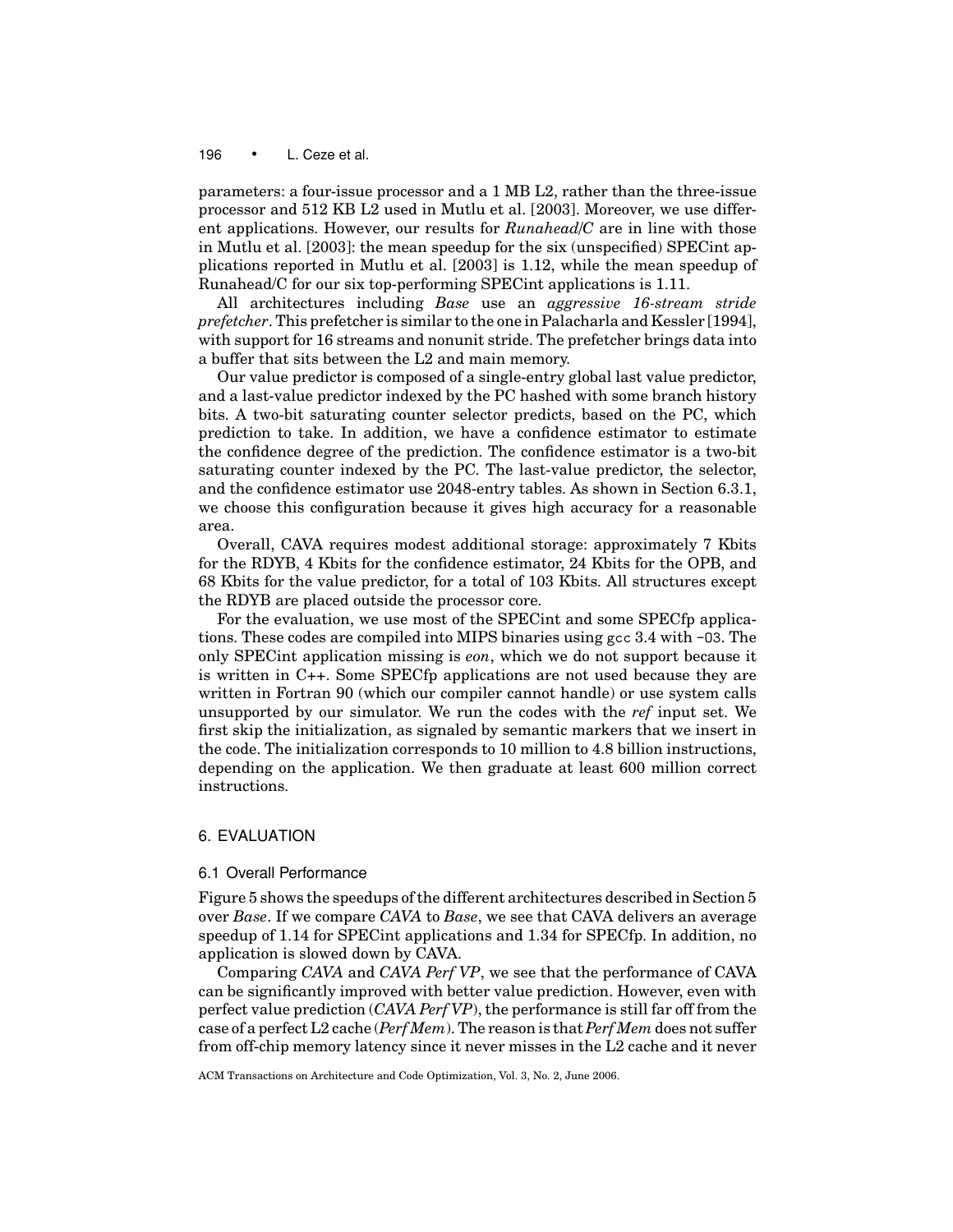

Fig. 5. Speedups of the different architectures described in Section 5 over *Base*.

suffers from stalls because of filling up MSHR structures. On the other hand, in *CAVA Perf VP*, the request still goes to memory to validate the prediction. This means that *CAVA Perf VP* may sometimes suffer from stalls because of lack of resources (e.g., lack of MSHRs because of too many outstanding misses) and from the latency of going off-chip.

On the other hand, for applications with low L2 miss rates (*bzip2*, *crafty*, *gcc* and *gzip*), no architecture makes much of a difference.

If we now compare *CAVA* and *Runahead/C*, we see that *CAVA* is faster: its average speedups of 1.14 and 1.34 on SPECint and SPECfp applications, respectively, are higher than *Runahead/C*'s 1.07 and 1.18. The gains come from two effects, which we can quantify by analyzing *Runahead/C w/ VP*.

Specifically, the difference between *Runahead/C* and *Runahead/C w/ VP* is the support for value prediction for missing loads. As a result, in *Runahead/C w/ VP*, speculative execution leads to execution that is more similar to correct execution. This improves data prefetching and branch training. We call this *execution effect*. It is most prominent in SPECint applications.

The difference between *Runahead/C w/ VP* and *CAVA* is that the former rolls back even on a correct value prediction. This wastes some useful work. We call this effect *commit effect*. It is most prominent in SPECfp applications.

We observe some cases where the bars have unusual behavior. For example, *CAVA* is slower than *Runahead/C* in *twolf* and slower than *Runahead/C w/ VP* in *gap*. These effects occur because the speculative sections are typically longer in *CAVA*. *Runahead/C* and *Runahead/C w/ VP* roll back immediately after the first long latency load is serviced. On the other hand, *CAVA* rolls back only after the first value misprediction is detected, which may happen much later, resulting in more wasted work. In addition, the cache may become more polluted.

A second unusual behavior is when the use of value prediction hurts performance. This occurs in *twolf*, *equake*, *mgrid*, and *wupwise*, where *Runahead/C w/ VP* is slower than *Runahead/C*. For these runs, we observe worse branch prediction accuracies and L1 miss rates in *Runahead/C w/ VP*. The predicted values unexpectedly train the branch prediction worse and pollute the cache more.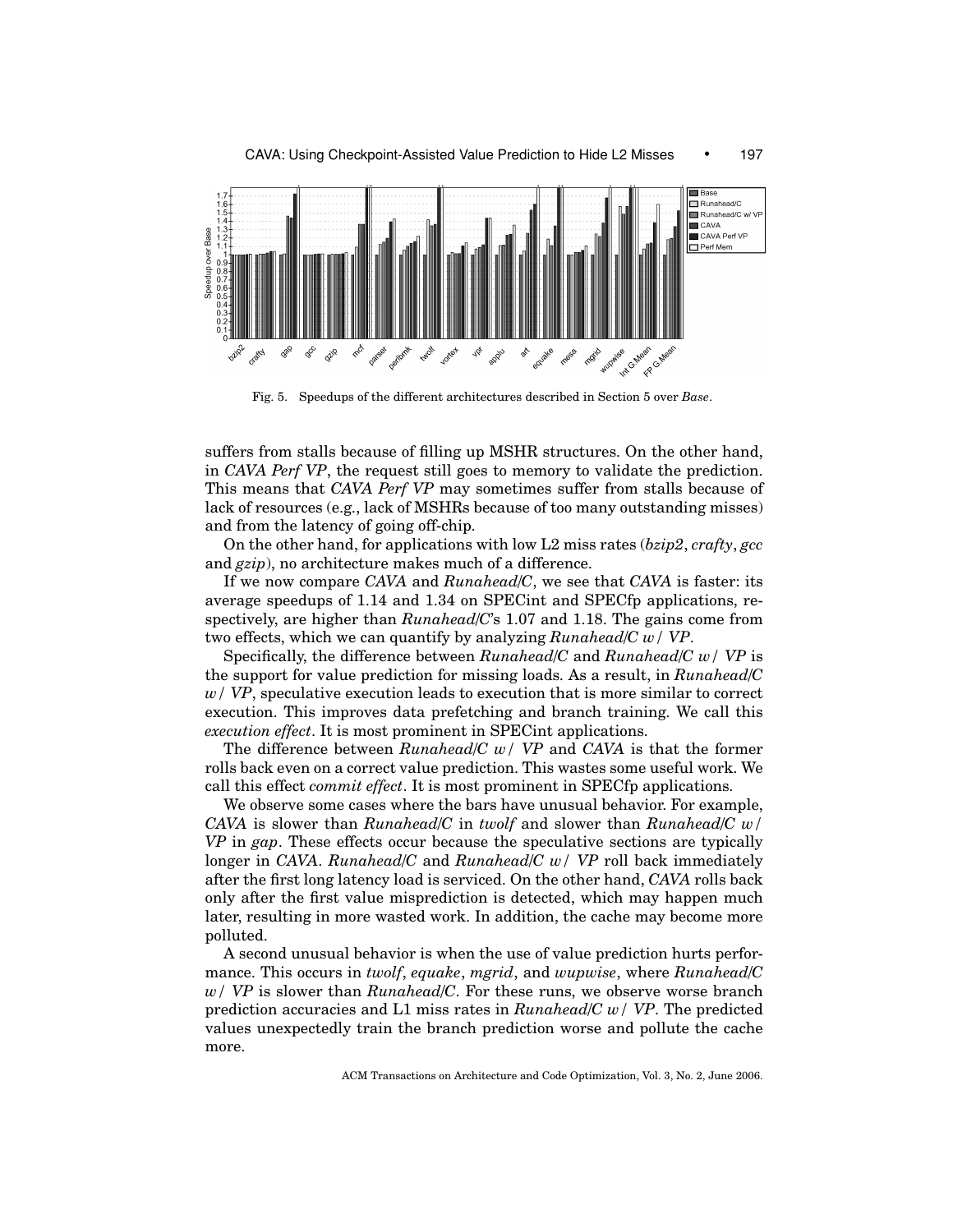|         | Base            |         |        | <b>CAVA</b> |         |            |        |                  |          |          |         |        |  |
|---------|-----------------|---------|--------|-------------|---------|------------|--------|------------------|----------|----------|---------|--------|--|
|         | $\overline{L2}$ |         |        |             |         | Val.       | Conf.  | Checkpointed Run |          |          |         |        |  |
|         |                 | miss    | Pref.  |             | Instrs  | Rollb.     | pred.  | est.             |          |          |         |        |  |
|         |                 | rate    | cov.   |             | wasted  | ovhd       | acc.   | acc.             | Sep.     | Dur.     | Num.    | Fail.  |  |
| App.    | <b>IPC</b>      | $(\%)$  | $(\%)$ | <b>IPC</b>  | $(\%)$  | $(\%$ cyc) | $(\%)$ | $(\%)$           | (instes) | (instrs) | preds   | $(\%)$ |  |
| bzip2   | 2.24            | 0.0     | 47.0   | 2.24        | 0.0     | 0.0        | 58.4   | 96.0             | 48702    | 167      | 1.7     | 94     |  |
| crafty  | 2.19            | 0.0     | 0.1    | 2.24        | 2.0     | 0.0        | 61.6   | 81.9             | 27877    | 1054     | 2.3     | 48     |  |
| gap     | 0.91            | 1.4     | 65.7   | 1.31        | 23.0    | $2.2\,$    | 50.1   | 85.4             | 645      | 215      | 6.4     | 87     |  |
| gcc     | 1.72            | 0.0     | 56.9   | 1.73        | 0.0     | 0.0        | 48.4   | 76.7             | 26939    | 178      | $1.2\,$ | 56     |  |
| gzip    | 1.56            | 0.1     | 97.3   | 1.57        | 1.0     | 0.0        | 3.9    | 97.1             | 25559    | 270      | 52.7    | 97     |  |
| mcf     | 0.11            | 14.8    | 28.7   | 0.15        | 78.0    | $1.6\,$    | 59.8   | 80.5             | 211      | 182      | 9.2     | 67     |  |
| parser  | 1.12            | 0.4     | 51.5   | 1.34        | 16.0    | 0.6        | 51.2   | 81.0             | 1557     | 326      | 3.3     | 61     |  |
| perlbmk | 2.15            | 0.2     | 26.1   | 2.44        | $3.0\,$ | 0.4        | 74.1   | 90.1             | 4583     | 162      | 3.0     | 73     |  |
| twolf   | 0.55            | 0.9     | 0.7    | 0.75        | 45.0    | $1.3\,$    | 39.1   | 73.1             | 646      | 395      | 4.3     | 64     |  |
| vortex  | 2.42            | 0.1     | 36.6   | 2.46        | 8.0     | 0.2        | 61.8   | 85.0             | 6730     | 633      | 13.1    | 72     |  |
| vpr     | 1.28            | 0.2     | 1.0    | 1.43        | 24.0    | 0.5        | 21.3   | 88.4             | 2295     | 708      | 3.9     | 71     |  |
| applu   | 2.09            | 0.2     | 29.7   | 2.58        | $3.0\,$ | 0.0        | 59.0   | 99.4             | 16985    | 1043     | 45.6    | 55     |  |
| art     | 0.43            | 30.4    | 94.6   | 0.66        | 38.0    | 1.4        | 54.7   | 92.6             | 412      | 308      | 30.6    | 56     |  |
| equake  | 0.64            | 3.5     | 80.5   | 0.86        | 55.0    | $3.9\,$    | 47.1   | 76.6             | 250      | 191      | 13.1    | 53     |  |
| mesa    | 2.44            | 0.2     | 78.7   | 2.51        | $3.0\,$ | 0.1        | 31.5   | 81.1             | 11147    | 445      | 3.1     | 69     |  |
| mgrid   | 1.37            | $1.2\,$ | 93.4   | 1.89        | 27.0    | $2.2\,$    | 75.1   | 99.2             | 695      | 464      | 15.1    | 62     |  |
| wupwise | 1.30            | $1.2\,$ | 77.2   | 2.05        | 28.0    | $1.3\,$    | 46.1   | 88.7             | 1580     | 778      | 33.2    | 76     |  |
| Int Avg | 1.48            | 1.6     | 37.4   | 1.61        | 18.2    | 0.6        | 48.2   | 85.0             | 13249    | 390      | 9.2     | 72     |  |
| FP Avg  | 1.38            | 6.1     | 75.7   | 1.76        | 25.7    | $1.5\,$    | 52.3   | 89.6             | 5178     | 538      | 23.4    | 62     |  |

Table II. Characterizing *CAVA* Execution

## 6.2 Characterization of CAVA

Table II characterizes the execution under *CAVA*. As a reference, Columns 2 to 4 show some characteristics of execution under *Base*: the IPC, L2 miss rate, and the percentage of L2 misses that find the requested data in the prefetch buffer, respectively. Note that the prefetcher is also present in *CAVA*.

Column 5 shows *CAVA*'s IPC. Compared to *Base* (Column 2), *CAVA* typically has a higher IPC. In applications with very low L2 miss rate such as *bzip2, crafty, gcc, gzip* and *vortex* (Column 3), the two IPCs are very similar.

Columns 6 and 7 show the major *CAVA* overheads. Specifically, Column 6 shows the fraction of instructions wasted in rollbacks. Such a fraction is, on average, 18 and 26% for SPECint and SPECfp, respectively. Since these instructions are executed in the shadow of a miss, discarding them does not affect performance much. Furthermore, they may train branch predictors and prefetch data. Column 7 shows the total rollback overhead in percentage of program cycles. This number is only 0.6 and 1.5% of the program cycles for SPECint and SPECfp, respectively. This number can be computed by multiplying the 11 cycles of rollback overhead (Table I) times the number of rollbacks. During this time, the processor stalls. There is also the overhead of checkpointing (five cycles as shown in Table I). However, such overhead is not visible to the application, since it is done completely in the background and overlapped with useful computation.

The value predictor used for *CAVA* has reasonable accuracy (Column 8). We compute accuracy as the ratio of correct predictions (both high and low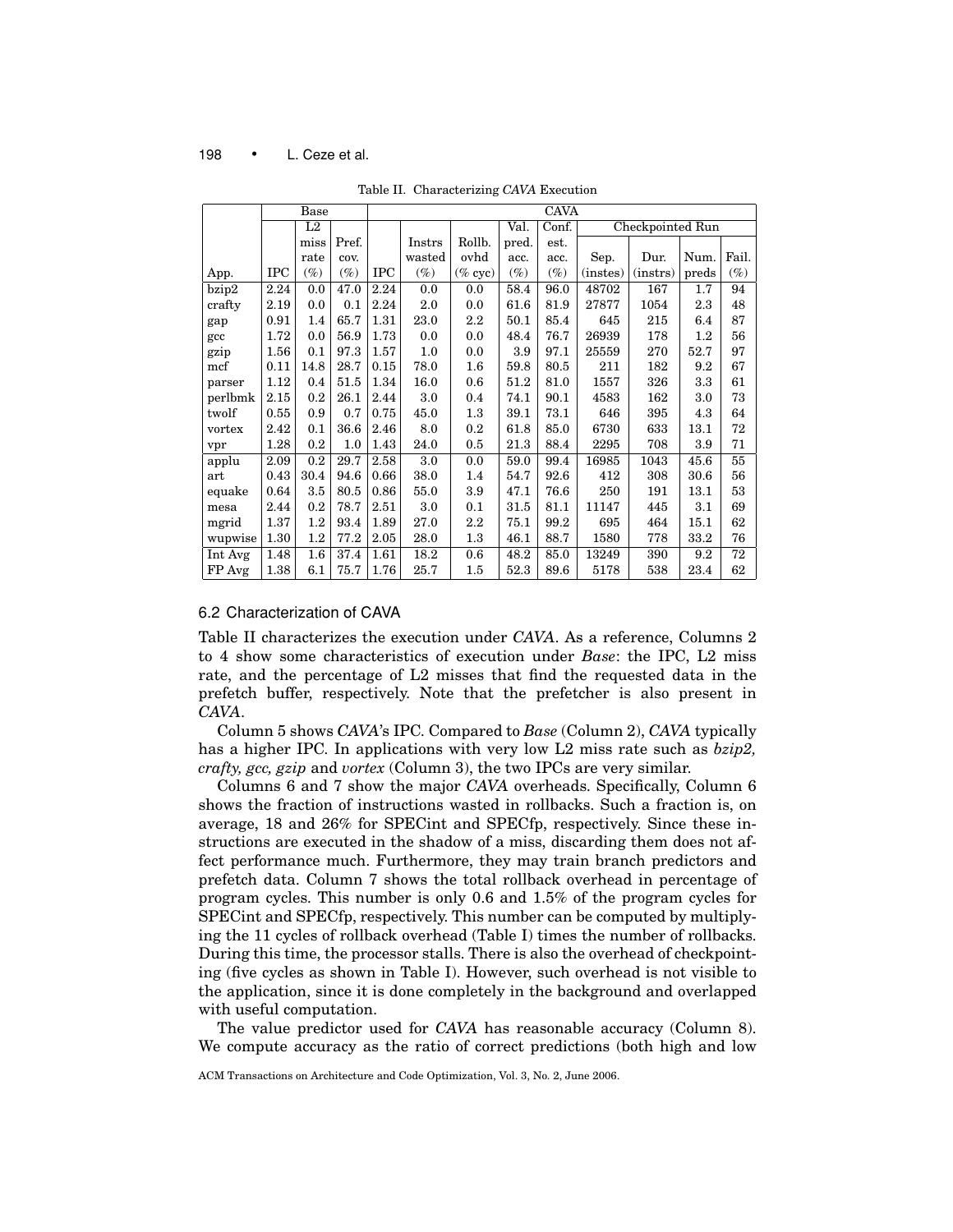confidence) over all predictions. On average, the accuracy is 48% for SPECint and 52% for SPECfp.

Column 9 lists the accuracy of the confidence estimation mechanism. We define the accurate cases for the estimator those when the prediction is declared high confidence and is correct, or it is declared low confidence and is incorrect. From the table, we see that the average accuracy of the confidence estimator is 85 and 90% for SPECint and SPECfp, respectively. Although not shown in the table, both the low- and high-confidence estimations have high accuracy. Specifically, 87.2 and 91.2% of all the high-confidence predictions are correct in SPECint and SPECfp, respectively. Moreover, 82.6 and 88.1% of all the lowconfidence predictions are incorrect in SPECint and SPECfp, respectively. On average, 51.2 and 48% of the predictions are high confidence for SPECint and SPECfp, respectively.

The last four columns of Table II (Columns 10–13) characterize the average behavior of a speculative section. Such a section, which we call a *Checkpointed Run*, starts when a checkpoint is created and finishes when a commit or a rollback occurs. Column 10 shows that the separation between consecutive checkpointed runs (from checkpoint creation to the next checkpoint creation) is on average slightly over 13 K instructions for SPECint and 5 K for SPECfp. SPECfp applications have more frequent checkpoints than SPECint applications because they have higher L2 miss rates.

Column 11 shows that the average checkpointed run lasts for 390 instructions for SPECint and 538 for SPECfp. These numbers are smaller than the latency of a memory access because a checkpoint sometimes finishes early due to low-confidence predictions. Moreover, according to Column 12, a run contains on average 9.2 predictions for SPECint and 23.4 for SPECfp. In addition, Column 13 shows that the fraction of runs that terminate with a rollback is on average 72% for SPECint and 62% for SPECfp. It is interesting to note that, although SPECfp applications have more predictions per checkpointed run than SPECint codes—checkpointed runs fail less often. In both SPECfp and SPECint, however, it is clear that correct predictions are clustered in time: given the many predictions needed per run and the average value prediction accuracy (around 50%), if each prediction had the same probability of failure, practically all checkpointed runs would fail.

Finally, Figure 6 gives the intuition as to why *CAVA* delivers better performance than *Base*. The figure shows histograms of the number of outstanding L2 misses during program execution when there is at least one outstanding L2 miss. The data in the figure corresponds to *mcf* and *art*, both under *Base* and *CAVA*. Comparing the histograms, we observe that, under *CAVA*, the case of a high number of concurrent outstanding L2 cache misses occurs more often. This shows that *CAVA* enables more memory level parallelism.

### 6.3 Sensitivity Analysis

6.3.1 *L2 Value Prediction Accuracy.* We examine the prediction accuracy of several value predictors. The predictors analyzed are: zero predictor (*Z*, always predict the value zero); single-entry global last-value predictor (*GLV*); last-value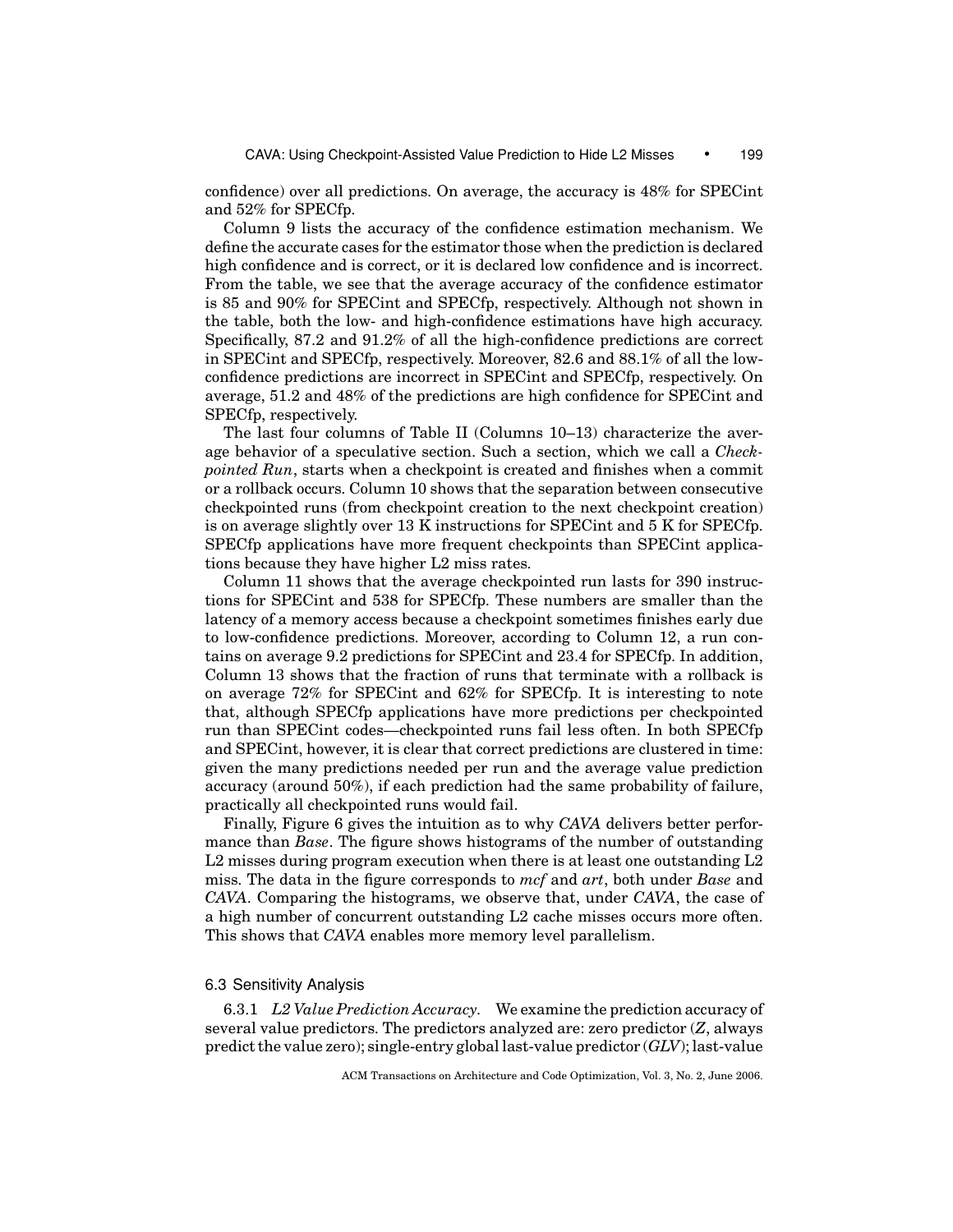

Fig. 6. Distribution of the number of outstanding L2 misses when there is at least one outstanding L2 miss. This data corresponds to *Base* and *CAVA*, for the memory-bound applications *mcf* and *art*.



Fig. 7. Value prediction accuracy and size for various predictors. The accuracy across applications is computed by weighing the accuracy in each application by the number of predictions in the application. There are two bars for each predictor: the first one is the accuracy when trained exclusively with L2 misses; the second one is the accuracy when trained with all memory accesses. The bar with an asterisk corresponds to the predictor used in this paper.

predictor indexed by a hash of the PC (*LV*); last-value predictor indexed by a hash of the PC and the branch history (*BHLV*); stride predictor (*S*); and finite-context method predictor (*FCM*) [Goeman et al. 2001]. We also analyze combinations of any two of them, where the prediction is selected by a two-bit saturating counter selector indexed by a hash of the PC.

Figure 7 shows the prediction accuracy across all the applications for each predictor. There are two bars for each predictor. The first one is the accuracy when trained exclusively with L2 misses, as is the case in CAVA. The second one is the accuracy when trained with all memory accesses, as is the case, for example, in CLEAR [Kirman et al. 2005]. In both cases, predictions are only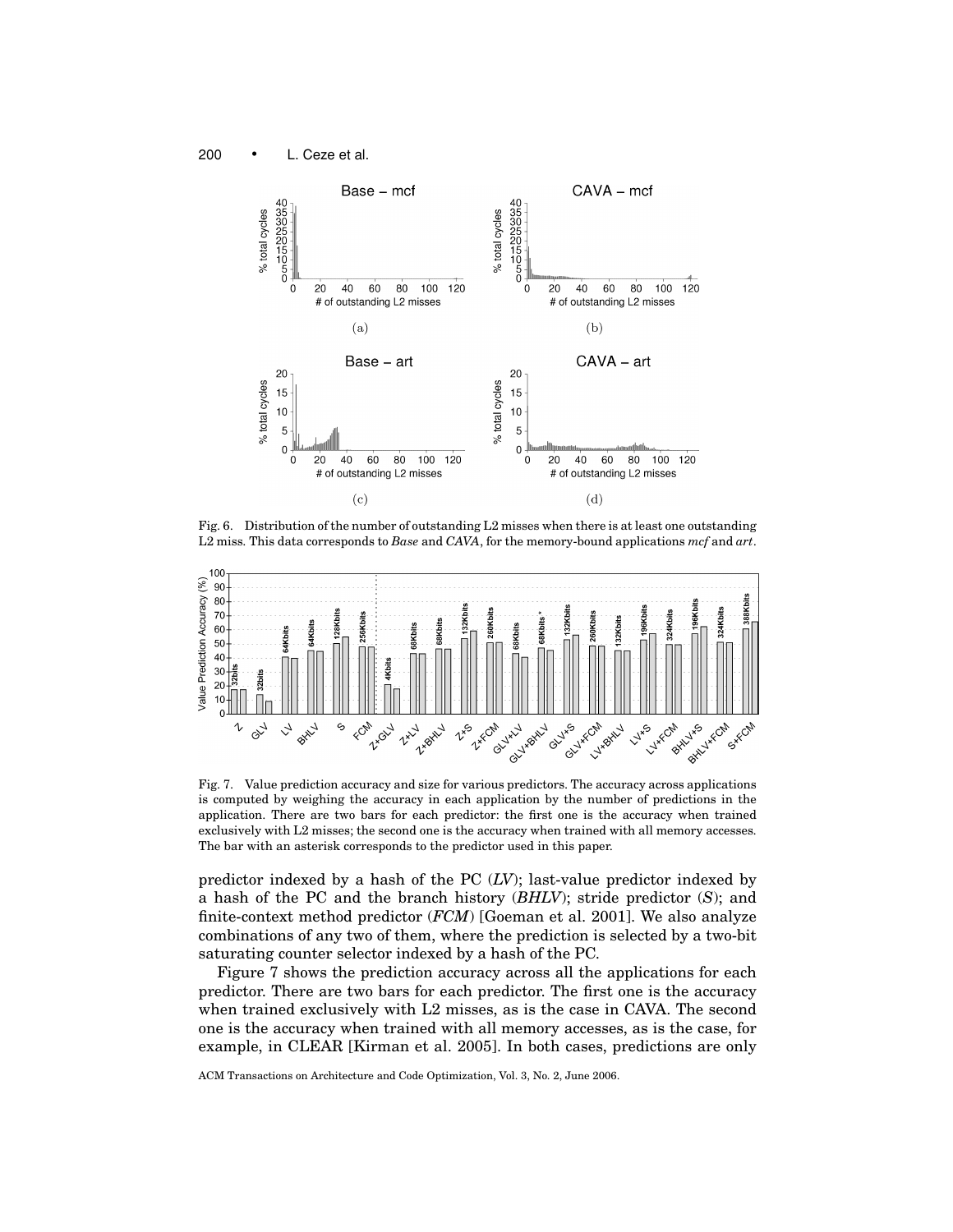

Fig. 8. Performance of supporting multiple outstanding checkpoints at a time, normalized to that of supporting only one checkpoint (*1 Ckp*).

generated on L2 misses. The labels on top of the bars show the total size of the corresponding predictor in bits. All predictors, including selectors, have 2048 entries except for *Z* and *GLV*.

The figure shows that the prediction accuracy when training with only L2 misses is very similar to that when training with all memory accesses. In the predictors where they differ, the difference is small. While, intuitively, training with only L2 misses could see discontinuities in the value stream, the overall impact on the accuracy is minor. As a result, CAVA's approach is not at a disadvantage.

The predictor that exhibits the best size/accuracy tradeoff when trained only with L<sub>2</sub> misses is *GLV+BHLV*. Consequently, this is the one that we use in this paper. It has a size of slightly over 8 KB and an accuracy close to 50%. Because it is trained with only L2 misses, there is no need to place it close to the processor; it is placed in the L2 cache, where it can be more easily accommodated.

6.3.2 *Number of Outstanding Checkpoints.* The number of outstanding checkpoints supported at a time is a performance versus complexity trade-off. The complexity comes from the fact that additional checkpoints require additional logic and storage in the processor. The hardware that buffers speculative data also needs to support multiple speculative versions and, therefore, needs more complicated logic to make data forwarding decisions. To keep the design simple, CAVA supports only a single checkpoint at a time. In contrast, other schemes like CLEAR [Kirman et al. 2005] support multiple checkpoints.

To see the impact of this decision, Figure 8 shows the performance when multiple checkpoints are supported normalized to that when only one checkpoint is supported. The last bar for each application corresponds to an unlimited number of checkpoints. From the figure, we observe very little performance difference between the schemes. Only *mcf, art, equake, mgrid*, and *wupwise* show any noticeable improvement with multiple checkpoints. Even with an unlimited number of checkpoints, the geometric mean speedup changes by only 1% for SPECfp and by even less for SPECint. For this reason, CAVA supports only a single checkpoint at a time.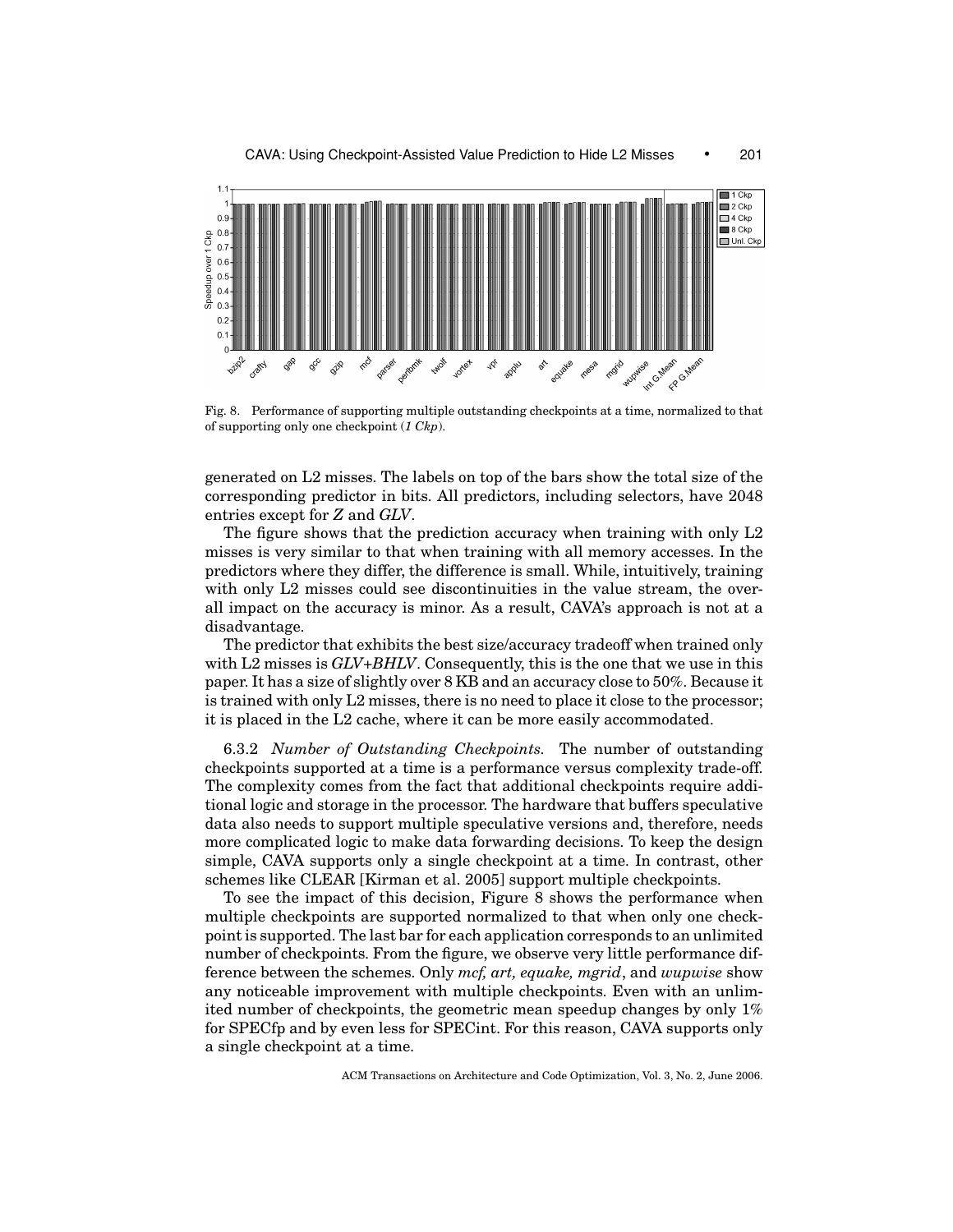|                           | $\rm Pred.$ | Ld-      | Impact of confidence estimation (relative) |                     |      |      |        | Impact of $T_{chk}$ (relative) |                    |                                            |        |
|---------------------------|-------------|----------|--------------------------------------------|---------------------|------|------|--------|--------------------------------|--------------------|--------------------------------------------|--------|
|                           | not         | to-use   | Chkpt                                      | #                   | #    |      |        |                                |                    | $T_{chk} = 200$ ins. $T_{chk} = 5000$ ins. |        |
|                           | cons.       | dist.    | duration Success Failed Exec.              |                     |      |      | Wasted |                                | Exec. Wasted Exec. |                                            | Wasted |
| App.                      | $(\%)$      | (instrs) | (instrs)                                   | chkpts chkpts spdup |      |      | instrs |                                | spdup instrs spdup |                                            | instrs |
| $\overline{\text{bzip2}}$ | 13.8        | 2.1      | 0.96                                       | 1.22                | 0.99 | 1.00 | 0.95   | 1.00                           | 0.87               | 1.00                                       | 1.01   |
| crafty                    | 0.7         | 3.9      | 0.89                                       | 1.25                | 1.00 | 1.00 | 0.98   | 1.00                           | 0.94               | 1.00                                       | 1.01   |
| gap                       | 3.7         | 3.0      | 0.77                                       | 3.62                | 1.01 | 1.01 | 0.98   | 0.89                           | 0.77               | 1.00                                       | 1.03   |
| gcc                       | $2.6\,$     | 4.5      | 0.83                                       | 1.49                | 1.00 | 1.00 | 0.99   | 1.00                           | 0.88               | 1.00                                       | 1.00   |
| gzip                      | 4.1         | 9.5      | 0.97                                       | 2.93                | 1.00 | 1.00 | 1.00   | 0.99                           | 0.50               | 1.00                                       | 1.00   |
| mcf                       | $1.5\,$     | 1.9      | 0.51                                       | 10.07               | 1.05 | 1.02 | 0.97   | 0.47                           | 0.83               | 1.05                                       | 1.07   |
| parser                    | 2.4         | $3.5\,$  | 0.72                                       | 2.87                | 1.02 | 1.01 | 0.98   | 0.97                           | 0.63               | 1.00                                       | 1.00   |
| perlbmk                   | $3.0\,$     | $1.5\,$  | 0.54                                       | 12.63               | 0.85 | 1.00 | 0.99   | 0.96                           | 0.78               | 1.00                                       | 1.04   |
| twolf                     | 6.0         | 2.5      | 0.44                                       | 4.87                | 1.12 | 1.00 | 1.01   | 1.00                           | 0.81               | 1.00                                       | 1.00   |
| vortex                    | 22.2        | 5.9      | 0.84                                       | 1.64                | 1.01 | 1.00 | 1.00   | 1.00                           | 0.97               | 1.00                                       | 1.00   |
| vpr                       | $2.7\,$     | 1.8      | 0.76                                       | 2.47                | 0.98 | 1.01 | 0.96   | 1.00                           | 0.87               | 1.00                                       | 1.00   |
| applu                     | $1.2\,$     | 8.0      | 0.76                                       | 25.53               | 1.00 | 1.00 | 0.99   | 0.90                           | 0.53               | 1.00                                       | 1.01   |
| art                       | 12.3        | 1.8      | 0.53                                       | 9.79                | 1.01 | 1.13 | 0.72   | 0.77                           | 0.47               | 1.01                                       | 1.03   |
| equake                    | 7.8         | 5.4      | 0.61                                       | 3.30                | 1.00 | 1.03 | 0.91   | 0.58                           | 0.52               | 1.00                                       | 1.00   |
| mesa                      | 22.1        | 3.0      | 0.72                                       | 3.03                | 1.02 | 1.00 | 0.98   | 0.99                           | 0.58               | 1.00                                       | 1.00   |
| mgrid                     | 13.0        | 8.8      | 0.80                                       | 3.05                | 0.98 | 1.02 | 0.88   | 0.92                           | 0.85               | 1.00                                       | 1.00   |
| wupwise 10.0              |             | 3.9      | 0.69                                       | 4.24                | 1.13 | 1.03 | 0.89   | 0.91                           | 0.39               | 1.00                                       | 1.05   |
| Int Avg                   | 5.7         | 3.6      | 0.75                                       | 4.10                | 1.00 | 1.01 | 0.98   | 0.93                           | 0.80               | 1.00                                       | 1.01   |
| FP Avg                    | 11.1        | 5.2      | 0.69                                       | 8.16                | 1.02 | 1.04 | 0.89   | 0.84                           | 0.56               | 1.00                                       | 1.02   |

Table III. *CAVA* Sensitivity Analysis*<sup>a</sup>*

*<sup>a</sup>*The impact of the Confidence Estimator (CE) is shown as the ratio between measurements with CE and measurements without CE.

6.3.3 *Immediate versus Delayed Value Consumption.* As described in Section 3.1.2, there is a choice between consuming a value prediction as soon as the prediction arrives at the processor (Immediate use) or waiting until the missing load reaches the head of the ROB (Delayed use). *CAVA* employs Delayed use. The rationale is that a prediction may be rejected before its value is actually used, effectively avoiding a rollback.

To assess the impact of supporting the Delayed use in *CAVA*, we measure the percentage of predictions that have not been consumed by the time the value is confirmed or rejected. This is shown in Column 2 of Table III. On average, over 5% of the predictions for SPECint and 11% of the predictions for SPECfp were not consumed before they were confirmed or rejected. Note that, in Immediate use, it takes only one of these predictions to be incorrect to cause a processor rollback. Since the hardware to implement Delayed use is simple, *CAVA* employs Delayed use.

6.3.4 *Checkpoint at Load versus at Use.* Section 3.1.3 discusses whether to create a checkpoint at a missing load (as in *CAVA*) or at the first use of the corresponding predicted value. We have measured the average distance between a missing load and its first use for *Base*. The results presented in Column 3 of Table III show that the distance is small: there are no more than a few intervening instructions between load and use—typically 4–6. Consequently, we conclude that checkpointing at a missing load is good enough.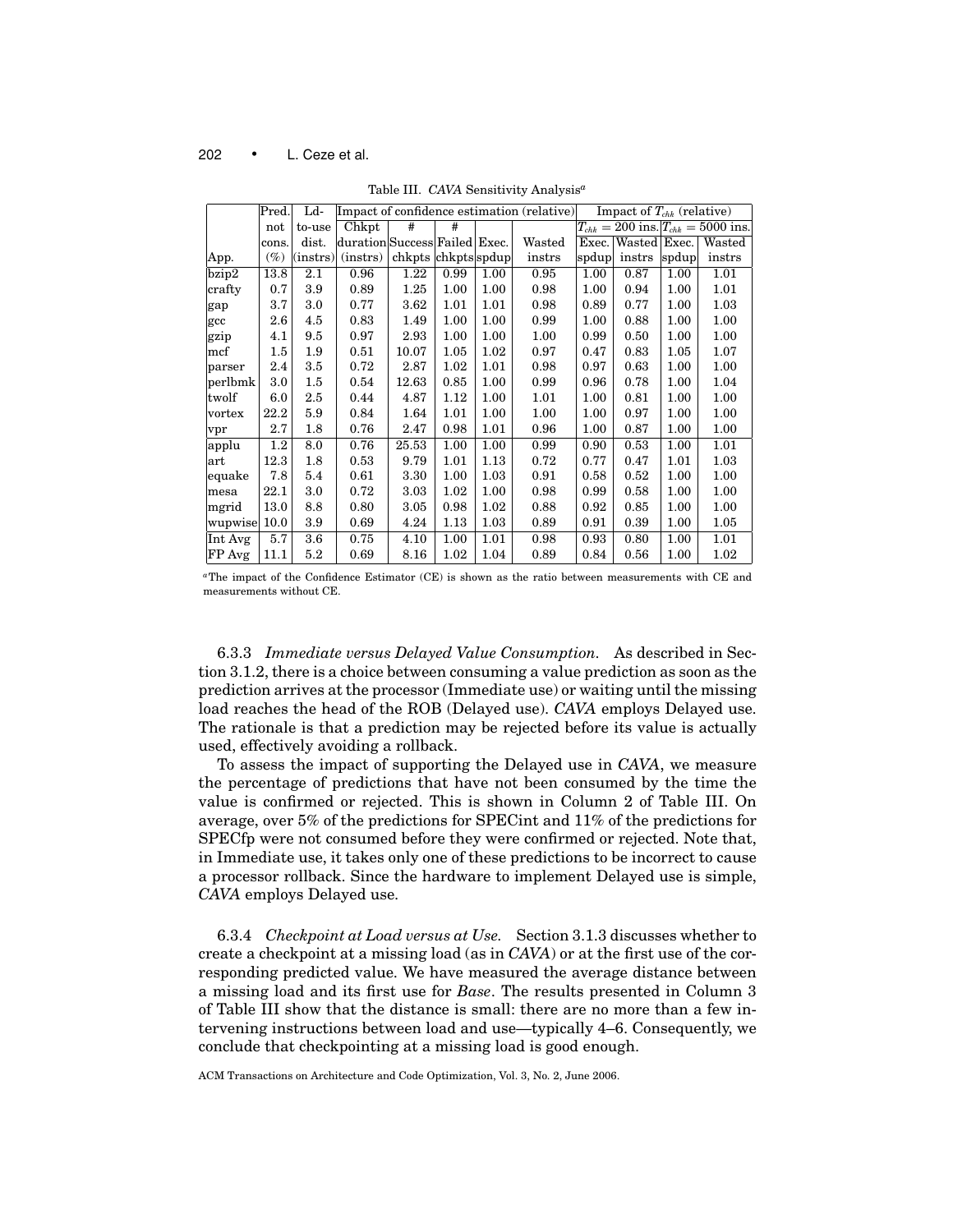6.3.5 *Confidence Estimation.* Columns 4–8 of Table III show the impact of our Confidence Estimator (CE) for value prediction. The impact is shown as the ratio between measurements with CE and measurements without CE. Column 4 shows the ratio of the number of instructions per checkpointed run. The effect of the CE is to reduce the size of the checkpointed runs to 75% (SPECint) and 69% (SPECfp) of their original size. The reason is that the confidence estimator stops speculation on low-confidence predictions.

Columns 5 and 6 show the ratio of the number of successful and failed checkpointed runs, respectively. We see that, with CE, the number of successful checkpointed runs is much higher: four times for SPECint and eight times for SPECfp. We also see that the number of failed checkpointed runs stays approximately the same. The reason for this effect is that the CE breaks long checkpointed runs that used to fail into shorter ones that succeed and shorter ones that still fail.

Column 7 shows the ratio of CAVA speedup with CE overCAVA speedup without CE. Furthermore, Column 8 shows the ratio of number of wasted instructions in CAVA with CEover number of wasted instructions in CAVA without CE. Using CE reducesthe amount of wasted work in the applications and, therefore, increases the speedup. Specifically, the reduction in wasted work reaches up to 5% for SPECint applications (average of 2%) and up to 28% for SPECfp (average of  $11\%$ ). The increase in speedup reaches up to  $2\%$  for SPECint (average of 1%) and up to 13% for SPECfp (average of 4%). Therefore, we conclude that using CE is useful.

6.3.6 *Maximum Checkpointed Run Duration*  $(T_{chk})$ . We have chosen the threshold for the maximum duration of a checkpointed run  $(T_{chk})$  to be 3000 speculatively retired instructions because, experimentally, it corresponds to a good performance point. If we do not enforce any threshold, or set it to a very high value, checkpointed runs are allowed to grow large. This increases the probability that an incorrect value prediction results in discarding a significant amount of work. On the other hand, if we set  $T_{chk}$  to a very low value, the potential performance improvements of CAVA are low.

Columns 9–12 of Table III show the impact of using a much lower and a much higher *Tchk*. The columns show the application execution speedup and wasted instructions because of rollback, all relative to the case for our default  $T_{chk} = 3000$  instructions. We see that, for  $T_{chk} = 200$  instructions, while the relative number of wasted instructions is low (on average 0.80 for SPECint and 0.56 for SPECfp), the relative speedup is also low (on average 0.93 for SPECint and 0.84 for SPECfp). For  $T_{chk} = 5000$  instructions, the number of wasted instructions is higher (on average 1.01 for SPECint and 1.02 for SPECfp), while the speedups do not improve (they are on average 1.00 for both SPECint and SPECfp).

6.3.7 *Number of MSHR and OPB Entries.* We now vary the number of L1 MSHRs. Figure 9 shows the execution time of the applications for L1 MSHRs where the number of entries ranges from 16 to 8 K. In all experiments, the number of L2 MSHRs (in *Base*) and OPB entries (in *CAVA*) are the same as the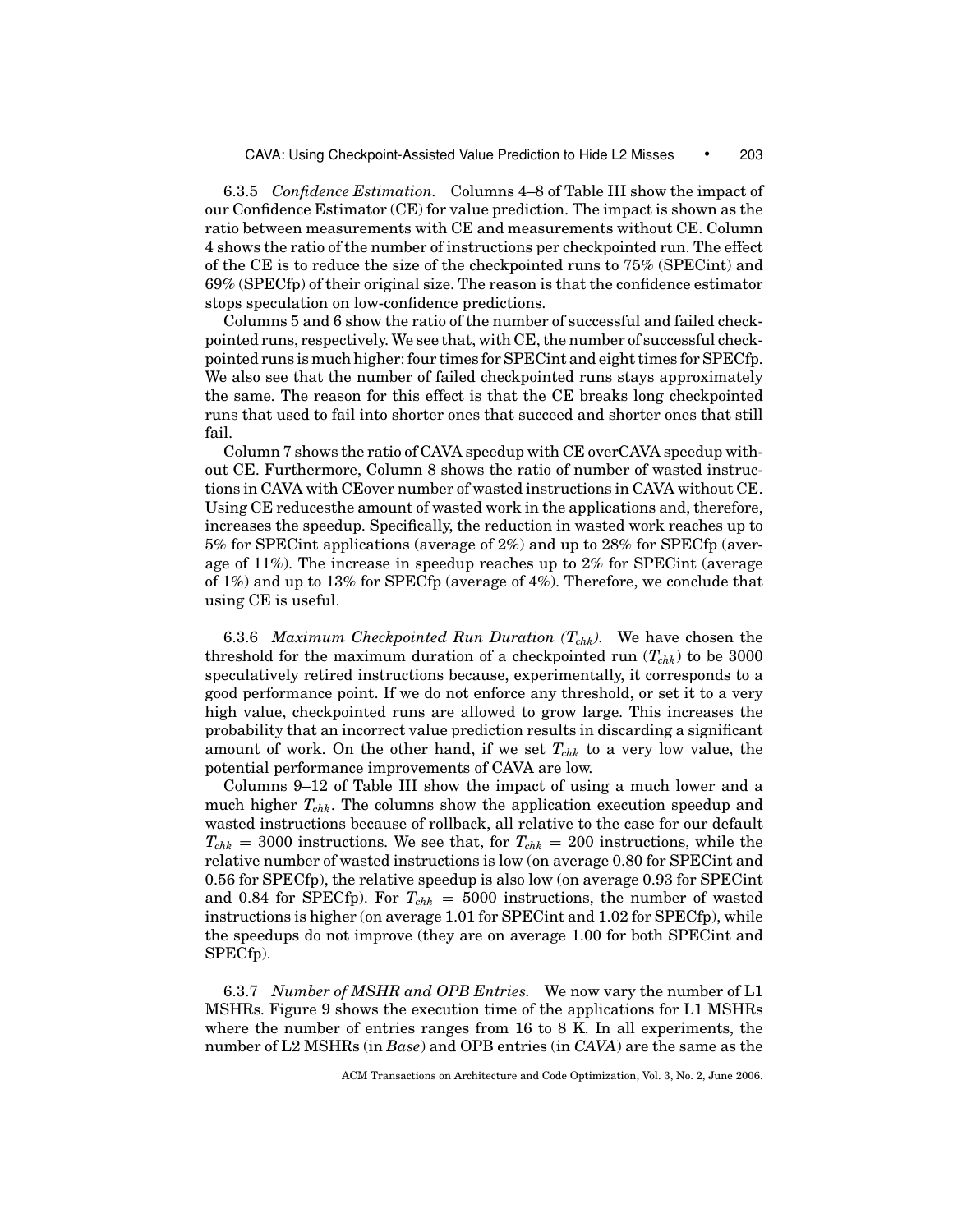

Fig. 9. Impact of the number of L1 MSHRs. In all experiments, the number of L2 MSHRs (in *Base*) and in the OPB (in *CAVA*) are the same as the number of L1 MSHRs. All bars are normalized to *Base* for 128 L1 MSHRs.

number of L1 MSHRs. For each size, we show four bars, corresponding to *Base* and *CAVA*, and for SPECint and SPECfp. Under each set of four bars, we show the number of L1 MSHRs. All bars are normalized to the performance for the same application set in *Base* for 128 L1 MSHRs.

We observe that the bars for *CAVA* level off at many more MSHRs than for *Base*. The reason is that *CAVA* can exploit a higher memory-level parallelism and, therefore, can use more MSHRs. Within *CAVA*, the saturation occurs at 128 MSHRs for SPECint and at 512 MSHRs for SPECfp. The reason is that SPECfp applications have a higher potential for memory-level parallelism. Overall, our *CAVA* design with 128 L1 MSHRs and OPB entries (Table I) has as many as needed for SPECint, but not for SPECfp.

6.3.8 *Sensitivity to Other Overheads.* Finally, we examine how certain timing changes affect the speedups delivered by CAVA. Columns 2–4 in Table IV show the impact of increasing the checkpointing and the rollback overheads from 5 and 11 cycles (default in CAVA), to 10 and 22, 20 and 44, and 40 and 88, respectively. From the table we see that the speedups decrease slowly as we increase the size of these overheads. With 40-cycle checkpointing and 88-cycle rollback, the speedup of CAVA decreases by a geometric mean of 4% in SPECint and 10% in SPECfp.

Columns 5–6 in Table IV show the impact of increasing the number of pipeline cycles between instruction fetch and rename. While our default CAVA design uses 13 cycles, we simulate machines with 16 and 20 cycles, respectively. From the table, we see that the speedups decrease very slowly. With 20 cycles, the speedup of CAVA decreases by a geometric mean of 1% in SPECint and 2% in SPECfp.

### 7. RELATED WORK

Runahead execution [Mutlu et al. 2003] checkpoints the processor and prematurely retires a long-latency load before it completes, so that the processor can continue execution (speculatively). The goal of Runahead is to train branch predictors and to prefetch data into caches. Runahead and CAVA have three major differences. First, in Runahead there is no prediction: the destination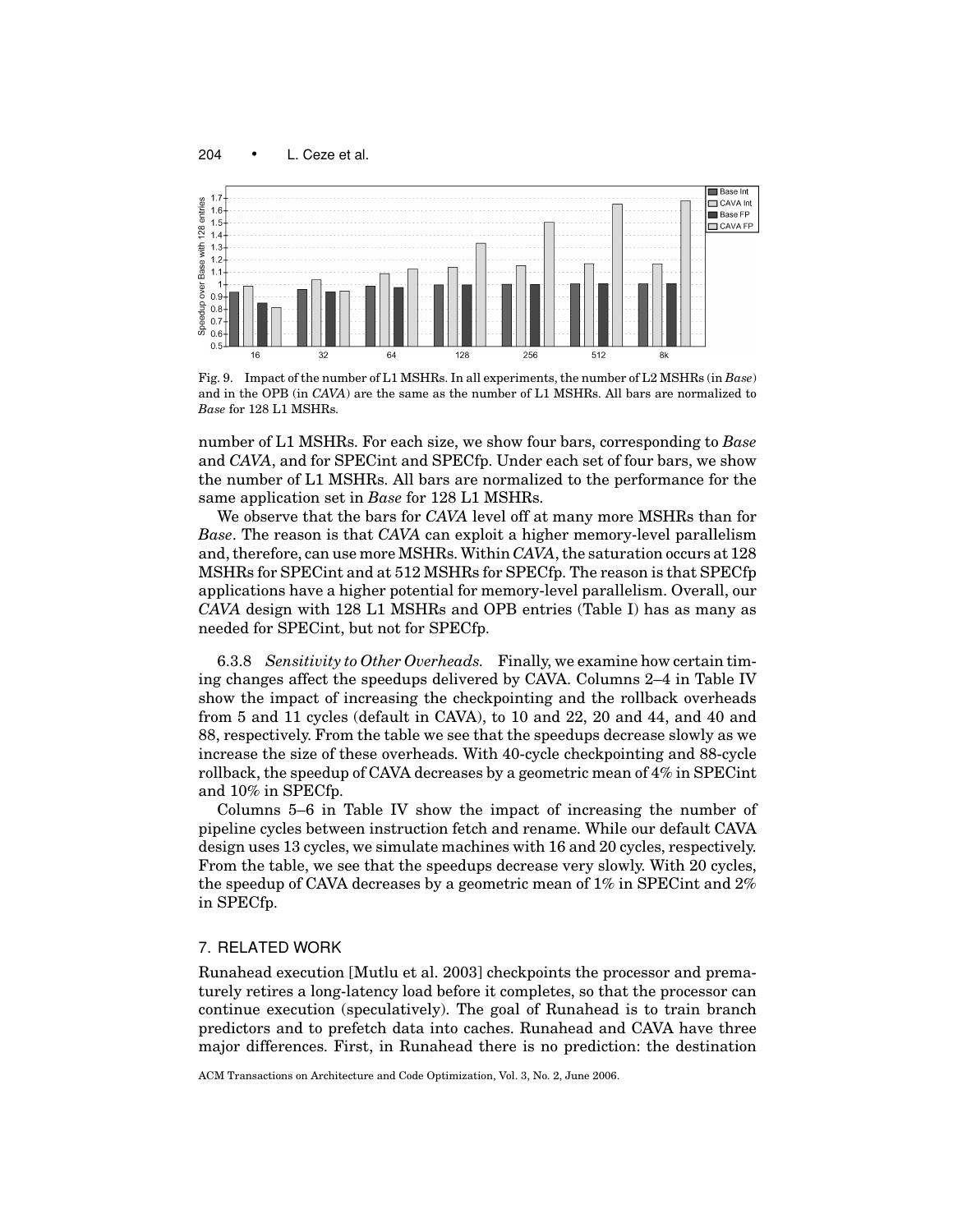|               | Speedup relative to baseline CAVA |                       |                     |      |      |  |  |  |  |
|---------------|-----------------------------------|-----------------------|---------------------|------|------|--|--|--|--|
|               |                                   | Checkpoint & rollback | # of stages between |      |      |  |  |  |  |
|               |                                   | overheads (cycles)    | fetch and rename    |      |      |  |  |  |  |
| App.          | 10&22                             | 20&44                 | 40&88               | 16   | 20   |  |  |  |  |
| bzip2         | 1.00                              | 1.00                  | 1.00                | 1.00 | 1.00 |  |  |  |  |
| crafty        | 1.00                              | 1.00                  | 1.00                | 1.00 | 1.00 |  |  |  |  |
| gap           | 0.98                              | 0.94                  | 0.86                | 0.99 | 0.96 |  |  |  |  |
| gcc           | 1.00                              | 1.00                  | 1.00                | 1.00 | 1.00 |  |  |  |  |
| gzip          | 1.00                              | 1.00                  | 0.99                | 1.00 | 1.00 |  |  |  |  |
| mcf           | 0.99                              | 0.97                  | 0.94                | 0.99 | 0.98 |  |  |  |  |
| parser        | 0.99                              | 0.98                  | 0.95                | 0.99 | 0.98 |  |  |  |  |
| perlbmk       | 0.99                              | 0.98                  | 0.96                | 1.00 | 0.99 |  |  |  |  |
| twolf         | 0.99                              | 0.96                  | 0.91                | 0.99 | 0.98 |  |  |  |  |
| vortex        | 1.00                              | 0.99                  | 0.98                | 1.00 | 1.00 |  |  |  |  |
| vpr           | 0.99                              | 0.98                  | 0.95                | 1.00 | 0.99 |  |  |  |  |
| applu         | 1.00                              | 1.00                  | 1.00                | 1.00 | 1.00 |  |  |  |  |
| art           | 0.99                              | 0.98                  | 0.95                | 0.99 | 0.99 |  |  |  |  |
| equake        | 0.95                              | 0.87                  | 0.73                | 0.98 | 0.96 |  |  |  |  |
| mesa          | 1.00                              | 0.99                  | 0.99                | 1.00 | 1.00 |  |  |  |  |
| mgrid         | 0.98                              | 0.94                  | 0.87                | 0.99 | 0.98 |  |  |  |  |
| wupwise       | 0.98                              | 0.95                  | 0.89                | 0.99 | 0.96 |  |  |  |  |
| Int Geo. Mean | 0.99                              | 0.98                  | 0.96                | 1.00 | 0.99 |  |  |  |  |
| FP Geo. Mean  | 0.98                              | 0.95                  | 0.90                | 0.99 | 0.98 |  |  |  |  |

Table IV. Sensitivity to Various Overheads

register of the missing load is marked with an invalid tag, which is propagated by dependent instructions. Such instructions do not warm up branch predictor or caches. Second, in Runahead, when the data arrives from memory, execution is *always* rolled back; in CAVA, if the prediction is correct, execution is not rolled back. Finally, while Runahead buffers (potentially incomplete) speculative state in a processor structure called Runahead cache, CAVA buffers the whole speculative state in L1.

CLEAR [Kirman et al. 2005] was *developed concurrently* with CAVA. Compared to CLEAR, CAVA presents a more simplified design for a few reasons. First, the Value Predictor and Comparator (VP&C) in CAVA is located close to the L2 controller and is trained only with L2 misses. In CLEAR, prediction and validation mechanisms are located inside the processor core. Second, the decision to take a checkpoint and speculate on a load is also simpler in CAVA. Because the value prediction is located at the L2 in CAVA, the hardware knows explicitly when a load is an L2 miss, whereas, it must be inferred in CLEAR by tracking timestamps for each pending load. We have shown in Section 6.3.1 that training the predictor only with L2 misses does not significantly affect the prediction accuracy. Third, to simplify the design, CAVA explicitly chooses to support only one outstanding checkpoint at a time and forces the termination of a high-confidence speculative section when a low-confidence prediction needs to be made; CLEAR supports up to four outstanding checkpoints. We found that supporting multiple checkpoints increases the performance insufficiently compared to the complexity it requires (Section 6.3.2). Last, another difference between CLEAR and CAVA is the choice of where to buffer speculative state. CLEAR implicitly chooses to buffer state in the load/store queue, whereas CAVA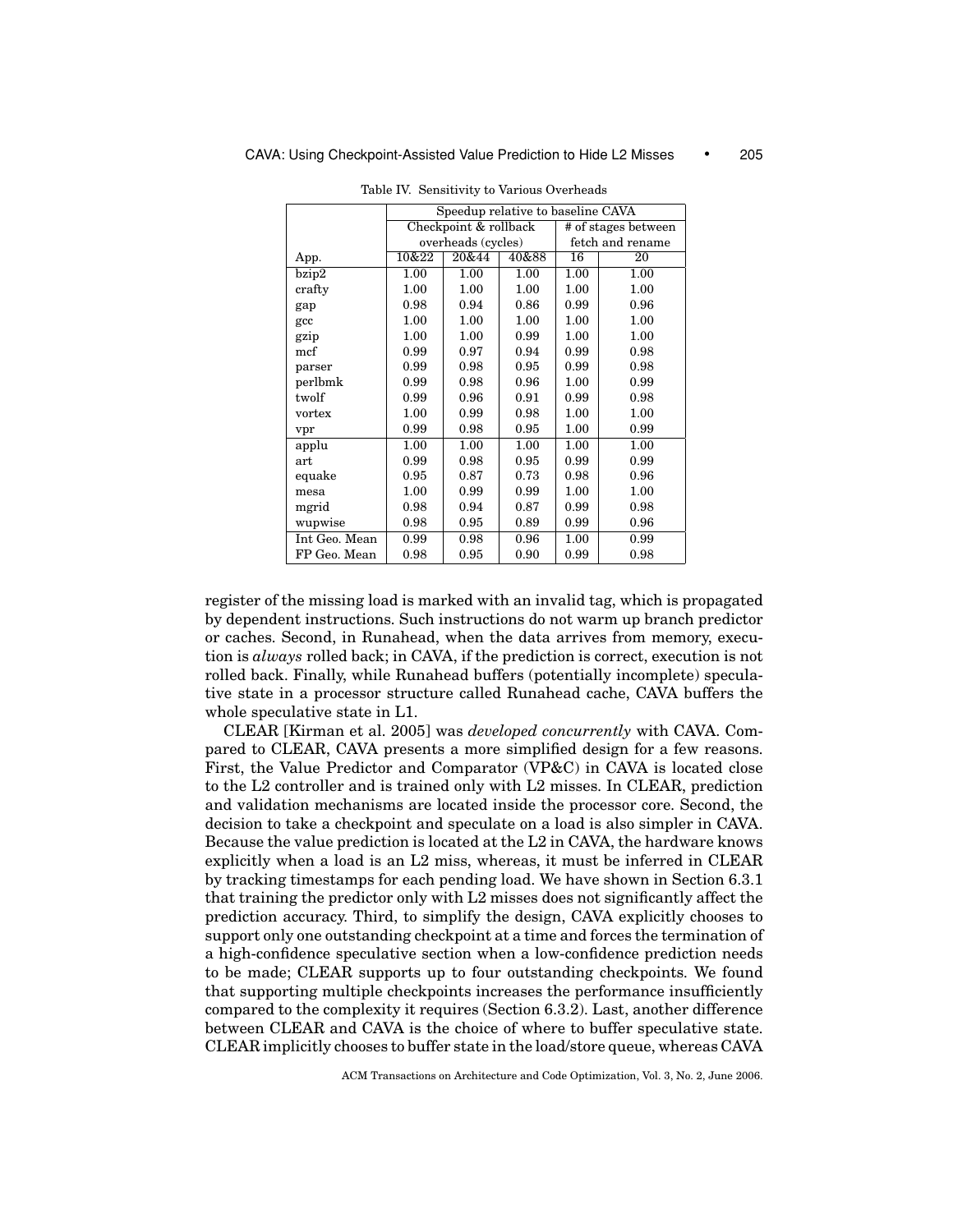uses a single-version cache. However, both CAVA and CLEAR could be implemented with either approach.

In addition to these issues, our paper described how to support CAVA in multiprocessors, an area not considered by CLEAR, and provided a detailed evaluation. Importantly, our paper compares CAVA to Runahead with value prediction—an important design point left out by CLEAR. Moreover, we evaluated the effect of the number of MSHRs—a fundamental structure to support memory-level parallelism.

Also developed concurrently with CAVA is the work from Tuck and Tullsen on Multithreaded Value Prediction [Tuck and Tullsen 2005]. They propose taking a checkpoint on a long latency load, similar to CLEAR and CAVA, but, instead of using the same thread context, they spawn a speculative thread in another thread context of an SMT to execute past the load using a predicted value. With their hardware support, they can spawn more than one thread each with a different prediction for a single long latency load. In addition, they add a criticality predictor to their scheme to focus only on loads that appear in the critical path.

There are several other techniques to hide the latency of long-latency operations. For example, CPR [Akkary et al. 2003] and Out-of-order Commit processors [Cristal et al. 2004] remove the ROB and support many instructions in flight, which allows them to hide long-latency operations. They take frequent checkpoints so that on exceptions, branch mispredictions, or similar events, the processor can roll back to a checkpoint.

Lebeck et al. [2002] propose a design for the instruction window where instructions dependent on a long latency operation are moved from the conventional issue queue to another structure while the long latency operations is executed. Once the long latency operation completes, those instructions are moved back into the conventional issue queue and are executed. In the meantime, instructions not dependent on the long latency operation can be executed.

CFP [Srinivasan et al. 2004] removes long latency loads and their dependent instructions (slice) from the execution window and places them in an off-critical path structure until the missing load is serviced. In the meantime, independent instructions execute, hiding the load latency. When the load is serviced, the slice is reintroduced in the execution window and is finally executed. Like CAVA, CFP uses checkpointing and is subject to failed speculation. However, the cause is different: on slice construction, some instructions are speculatively predicted by CFP to be dependent on other instructions already in the slice. A major difference between CAVA and CFP is that CFP hides the load latency with the execution of *independent* instructions, while CAVA hides it with both *dependent* (risking mispredictions) and *independent* instructions. There is some evidence that, at least some times, there may not be enough independent instructions to hide the latency of loads [Mutlu et al. 2005].

Zhou and Conte [2003] use value prediction on missing loads to continue executing (speculatively). Speculative instructions remain in the issue queue, since no checkpointing is made. When the actual data is received from memory, the speculative instructions are always discarded and reexecuted. As in Runahead, speculative execution is employed for prefetching.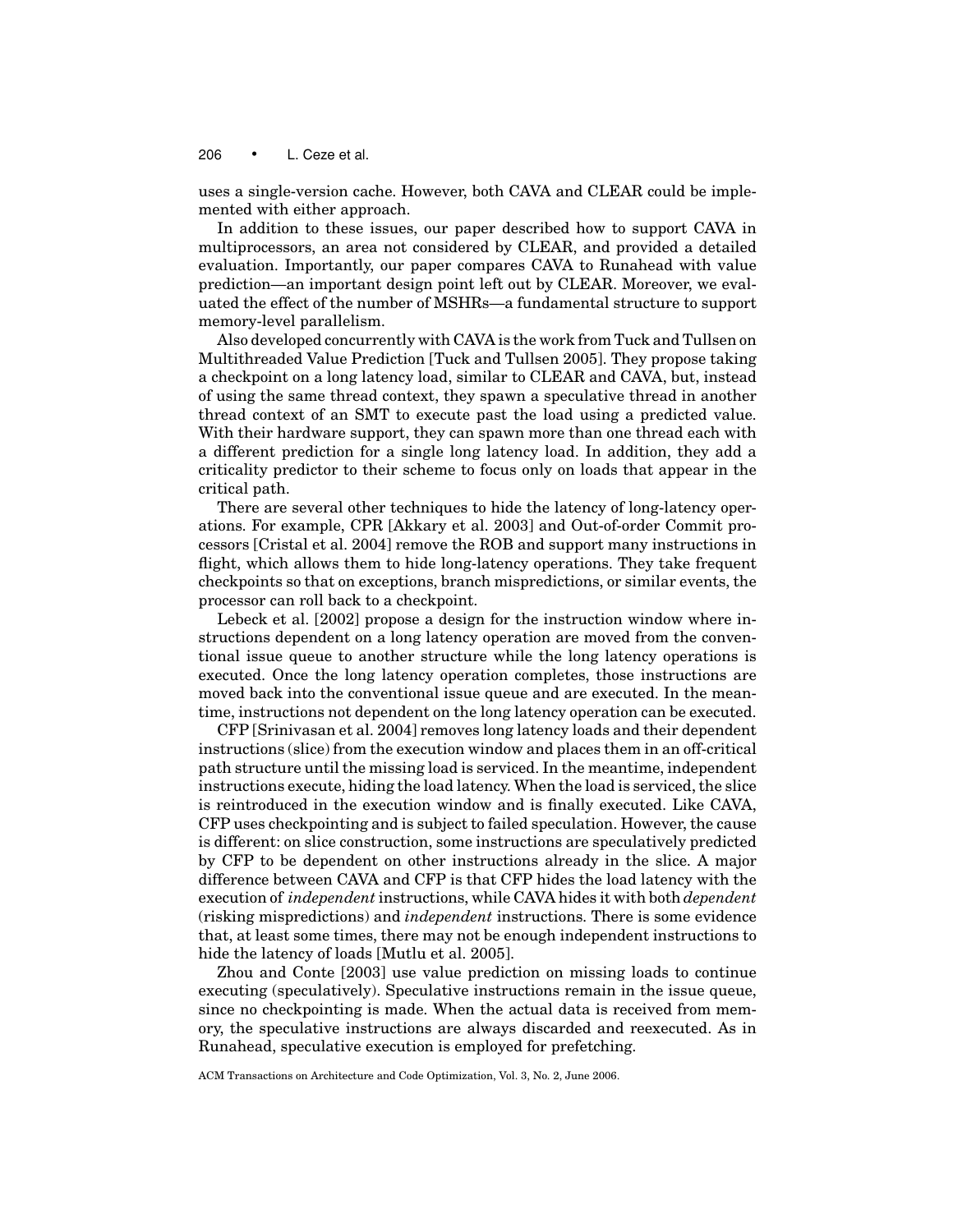Several related schemes use register checkpointing and rollback to support the speculative execution of long code sections. For example, Cherry [Martinez et al. 2002] checkpoints and then speculatively recycles resources early. TLS [Hammond et al. 1998; Krishnan and Torrellas 1999; Sohi et al. 1995; Steffan et al. 2000] checkpoints and spawns a thread to run speculatively.

Finally, several authors have studied the prediction of register values [Burtscher and Zorn 1999; Goeman et al. 2001; Lipasti et al. 1996; Sazeides and Smith 1997]. In our paper, we have reused some of their algorithms.

#### 8. CONCLUSION

This paper presented a design and implementation of Checkpoint-Assisted VAlue Prediction (CAVA), a new technique that hides L2 cache misses by predicting their data values, checkpointing the state, and continuing execution. When the response with the value comes back from memory, the prediction is verified. If the prediction is correct, execution continues normally; if it is not, the hardware rolls back execution to the checkpoint. In either case, CAVA can increase performance. Specifically, if the prediction is correct, the processor has performed useful work. If the prediction is incorrect, CAVA has potentially prefetched good data into the caches and trained the branch predictor like Runahead.

CAVA delivers significant speedups for a variety of codes. Specifically, compared to a baseline aggressive superscalar processor, CAVA speeds up execution by up to 1.45 for SPECint applications and 1.58 for SPECfp applications, with a geometric mean of 1.14 for SPECint and 1.34 for SPECfp applications. These results substantially outperform Runahead, which does not use value prediction, and rolls back execution after every speculative section.

#### REFERENCES

- AKKARY, H., RAJWAR, R., AND SRINIVASAN, S. T. 2003. Checkpoint processing and recovery: Towards scalable large instruction window processors. In *Proceedings of the 36th International Symposium on Microarchitecture*.
- BAER, J. AND CHEN, T. 1991. An effective on-chip preloading scheme to reduce data access penalty. In *Proceedings of the 1991 International Conference on Supercomputing*.
- BURTSCHER, M. AND ZORN, B. G. 1999. Exploring last *n* value prediction. In *Proceedings of the 1999 Parallel Architectures and Compilation Techniques*.
- CALLAHAN, D., KENNEDY, K., AND PORTERFIELD, A. 1991. Software prefetching. In *Proceedings of the 4th Architectural Support for Programming Languages and Operating Systems*.
- COOKSEY, R. 2002. Content-sensitive data prefetching. Ph.D. thesis, University of Colorado, Boulder.
- CRISTAL, A., ORTEGA, D., LLOSA, J., AND VALERO, M. 2004. Out-of-order commit processors. In *Proceedings of the 10th High Performance Computer Architecture*.
- FARKAS, K. I. AND JOUPPI, N. P. 1994. Complexity/performance tradeoffs with non-blocking loads. In *Proceedings of the 21st International Symposium on Computer Architecture*.
- GOEMAN, B., VANDIERENDONCK, H., AND BOSSCHERE, K. D. 2001. Differential FCM: Increasing value prediction accuracy by improving usage efficiency. In *Proceedings of the 7th High Performance Computer Architecture*.
- HAMMOND, L., WILLEY, M., AND OLUKOTUN, K. 1998. Data speculation support for a chip multiprocessor. In *Proceedings of the 8th Architectural Support for Programming Languages and Operating Systems*.